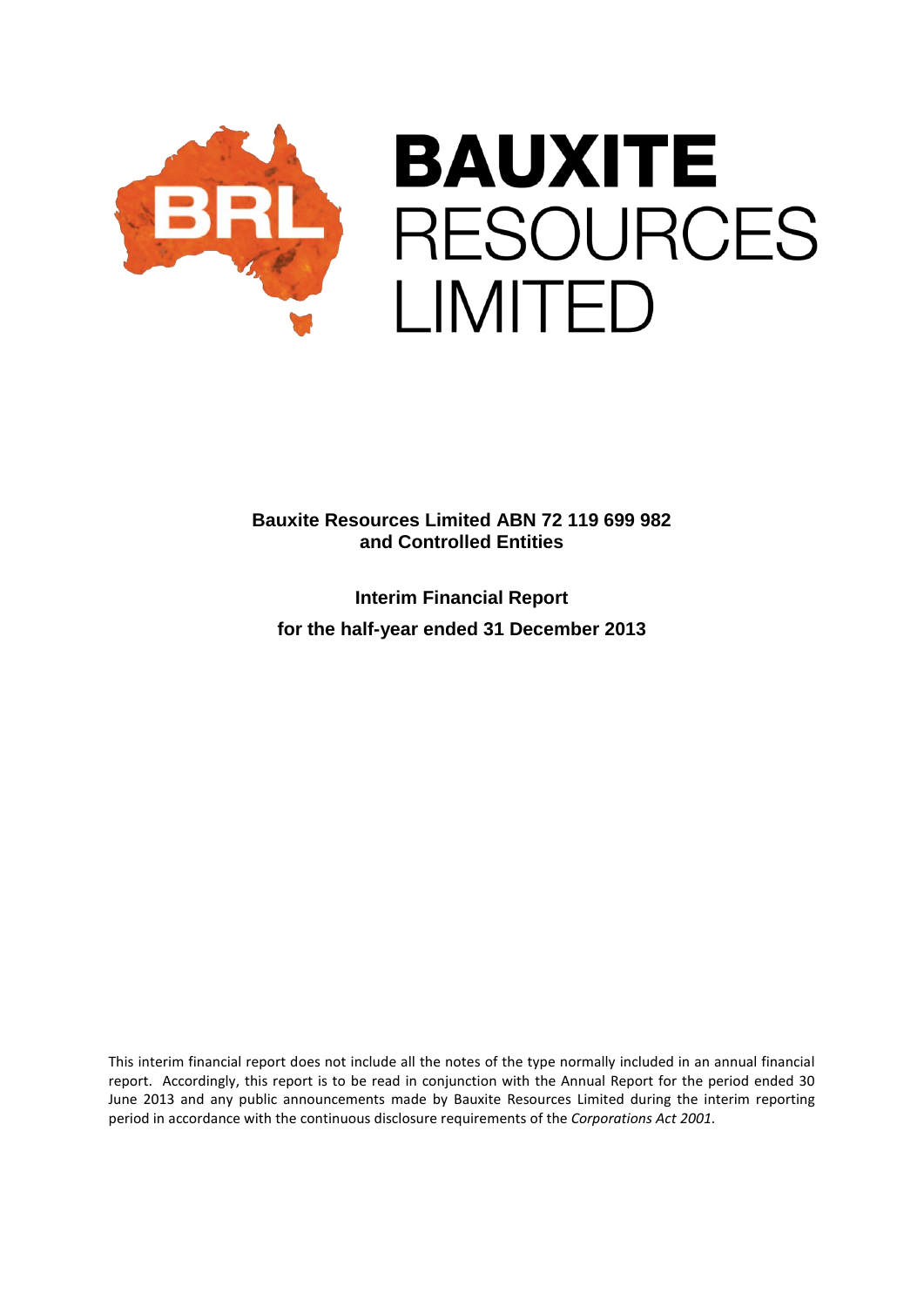**Interim Financial Report for the half year ended 31 December 2013**

## **DIRECTORS' REPORT**

Your directors submit the financial report of the consolidated group for the half-year ended 31 December 2013. **DIRECTORS**

The names of directors who held office at the end of the half-year were:

| Mr Robert Nash      | Mr John Sibly    |
|---------------------|------------------|
| Mr Peter Canterbury | Mr Yang Chenghai |
| Mr Luke Atkins      | Mr Zhan Qingwei  |
| Mr Neil Lithgow     |                  |

#### **REVIEW OF OPERATIONS**

#### **Business Direction and Board Strategy**

During the half year ending 31 December 2013 the Company continued to focus primarily on the exploration and evaluation of bauxite prospectivity in the Company's extensive tenement holding in WA's Darling Range, the largest bauxite and alumina producing region in the world. At the reporting date the Company held exploration tenements over 14,266 km2 (7,621 km2 granted). The Company undertakes this exploration and evaluation both in its own right and through participation in three joint ventures.

Two of these joint ventures are carrying out exploration for bauxite, while the third joint venture was formed to examine the feasibility of building and operating an alumina refinery in Western Australia to process bauxite sourced from the Darling Range region.

The Company's exploration efforts during the 6 months to 31 December 2013 yielded a 38% increase in JORC compliant bauxite resources. Total quoted resource at 31 December 2013 stood at 338 million tonnes. Of this total resource, 39.5 million tonnes are held by the Company in its own right, 267.2 million tonnes are held in the Bauxite Resources Joint Venture ("BRJV"), and 31.3 million tonnes are held in the BRL-HD Mining joint venture ("HDMI").

During the reporting period the company made significant progress in the development of its 100% owned Fortuna deposit. In September 2013 the company announced the upgrade of the Fortuna deposit from 26.8Mt to 39.5Mt.

Due to more favourable exchange rates and market conditions the Company announced it would move the Fortuna Deposit into a development evaluation phase for supply into the international bauxite market of its 100% owned bauxite resources. To support this, a preliminary flora and fauna survey was commenced on the Fortuna deposit in December 2013, consisting of background research and a reconnaissance field survey to broadly map vegetation and characterise habitats. This work forms part of extensive information required for the Company to further evaluate development potential for the project.

The company also began preliminary discussions with landowners on converting properties from Exploration Access Agreements to Mining Agreements. In addition, conceptual mine planning activities have commenced.

During the reporting period the Company formally handed back to the landowner, the area of private farmland that was used for the trial mining in 2009/10 following successful rehabilitation of the pastoral land.

At completion of the trial shipments in March 2010, the eight hectares of cleared pastoral land was returned to original land form by replacing the stockpiled overburden and topsoil. In consultation with the owner during the four successive growing seasons, BRL has monitored and gathered data from the rehabilitation process gaining valuable information for future mining programs.

During the December half, the Company maintained its prudent approach to expenditure and has completed the year with cash balance of over \$42 million in hand and no bank debt. This strong financial position will allow the Company to confidently pursue its strategic objectives over the next two years.

In addition due to its significant cash reserves the Company remains well positioned to take up any opportunities that may arise where the Directors are satisfied that these will be value accretive for shareholders.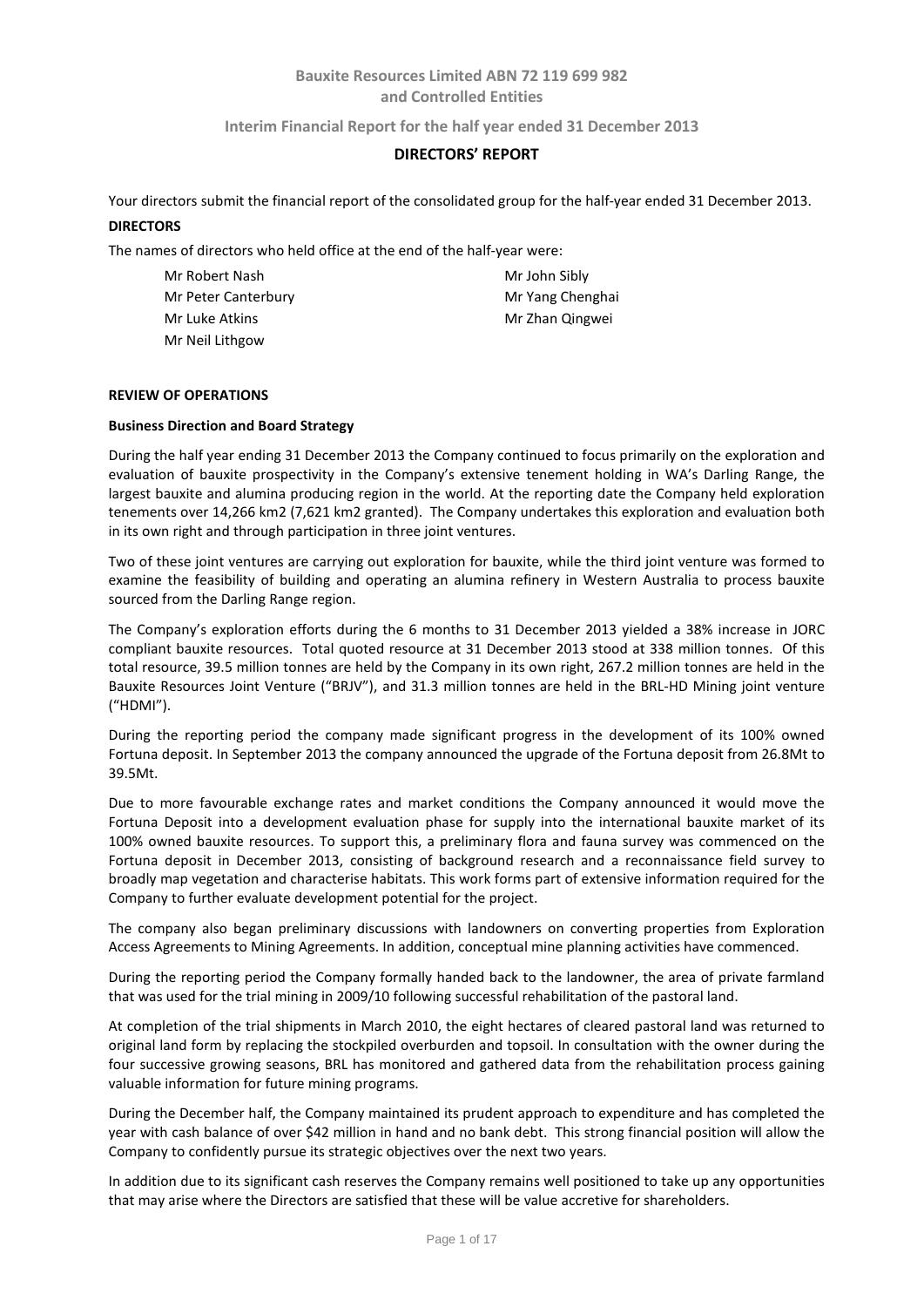## **Interim Financial Report for the half year ended 31 December 2013**

### **DIRECTORS' REPORT**

There was no significant change in the nature of the Group's activities during the year.

|                              | <b>Size</b><br>Mt | Al2O3 (total)<br>% | Al2O3 (available<br>at 148°c) % | SiO2 (reactive at<br>148°c) % |
|------------------------------|-------------------|--------------------|---------------------------------|-------------------------------|
| <b>Total Measured</b>        | 53.2              | 39.2               | 30.5                            | 1.3                           |
| <b>Total Indicated</b>       | 122.2             | 39.9               | 30.4                            | 2.1                           |
| <b>Total Inferred</b>        | 162.6             | 39.1               | 29.6                            | 2.7                           |
| <b>WA TOTAL Bauxite</b>      | 338.0             | 39.4               | 30.0                            | 2.3                           |
| <b>Attributable to BRL #</b> |                   |                    |                                 |                               |
| <b>BRL</b>                   | 39.5              | 37.3               | 28.8                            | 1.6                           |
| <b>BAJV</b>                  | 80.2              | 39.5               | 30.2                            | 2.2                           |
| HDMJV#                       | 31.3              | 41.0               | 30.4                            | 3.7                           |
| <b>Total</b>                 | 150.9             | 39.2               | 29.9                            | 2.4                           |

Bauxite resources for the group as at 31 December 2013 total of 338Mt (1)

# At time of report BRL retains 30% beneficial interest in BAJV resources. BRL at this time retains 100% interest in the HDMJV resource tonnes however HD Mining (HDMJV) can earn up to 60% of bauxite rights upon completion of certain milestones including a BFS leading to a decision to mine. The total attributable to BRL if HDM earn their full interest in HDMJV resources would be 132Mt.

#### **Board and Management Changes**

During the half year to December 2013 there were several changes to the Board of the Company.

The Chairman of the Company Mr Barry Carbon AM retired from the Board on 8<sup>th</sup> August 2013 and was replaced as Chairman by Mr Robert Nash, an existing Non-Executive Director of BRL.

On the 2 September 2013 Mr Yan Jitai resigned as Non-Executive Director of BRL and was replaced by Mr Zhan Qingwei as the representative from the Company's substantial shareholder, Yankuang Group Corporation (Yankuang). Then on the 7 March 2014 Mr Zhan Qingwei resigned as Non-Executive Director of BRL and was replaced by Mr Cunliang Lai as the representative from the Company's substantial shareholder, Yankuang.

On the 11 September 2013 Mr Ding Feng resigned as Non-Executive Director of BRL and was replaced by Mr Yang Chenghai (David) as the representative from the Company's substantial shareholder, HD Mining & Investments (HD Mining).

### **AUDITOR'S DECLARATION**

The lead auditor's independence declaration under s 307C of the *Corporations Act 2001* is set out on page 4 for the half-year ended 31 December 2013.

This report is signed in accordance with a resolution of the Board of Directors.

Robert Nash Chairman Dated this 11<sup>th</sup> day of March 2014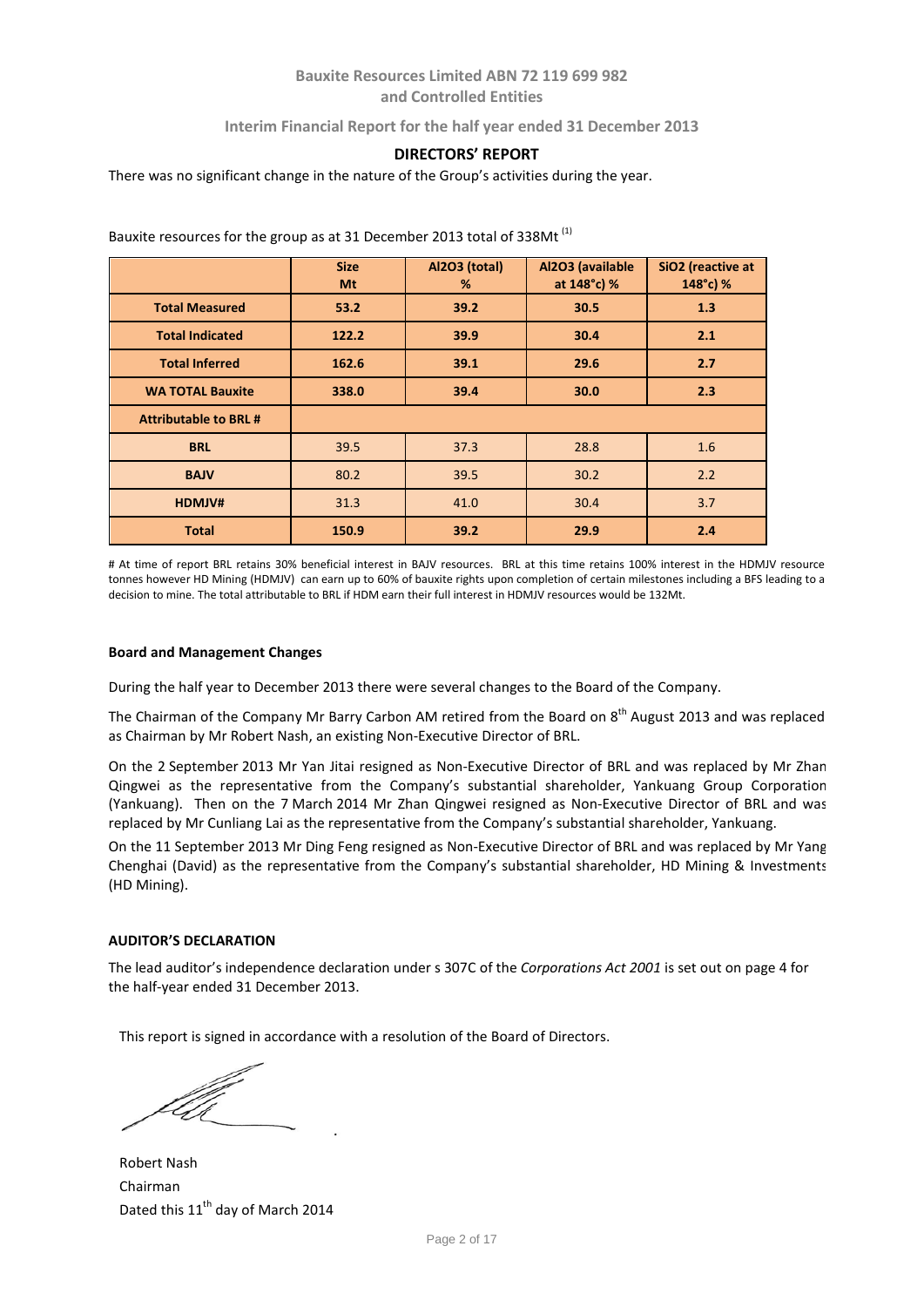### **Interim Financial Report for the half year ended 31 December 2013**

### **(1)COMPETENT PERSON STATEMENT**

The information in this report that relates to Exploration results is based on information compiled by Mark Menzies, who is a member of the Australian Institute of Geoscientists. Mr Menzies is a qualified geologist and a full time employee, and has sufficient experience which is relevant to the style of mineralisation and type of deposit under consideration and to the activity which he is undertaking to qualify as a Competent Person as defined in the 2012 Edition of the "Australasian Code for Reporting of Exploration Results, Mineral Resources and Ore Reserves". Mr Menzies has consented to the inclusion in this announcement of the Exploration Information in the form and context in which it appears.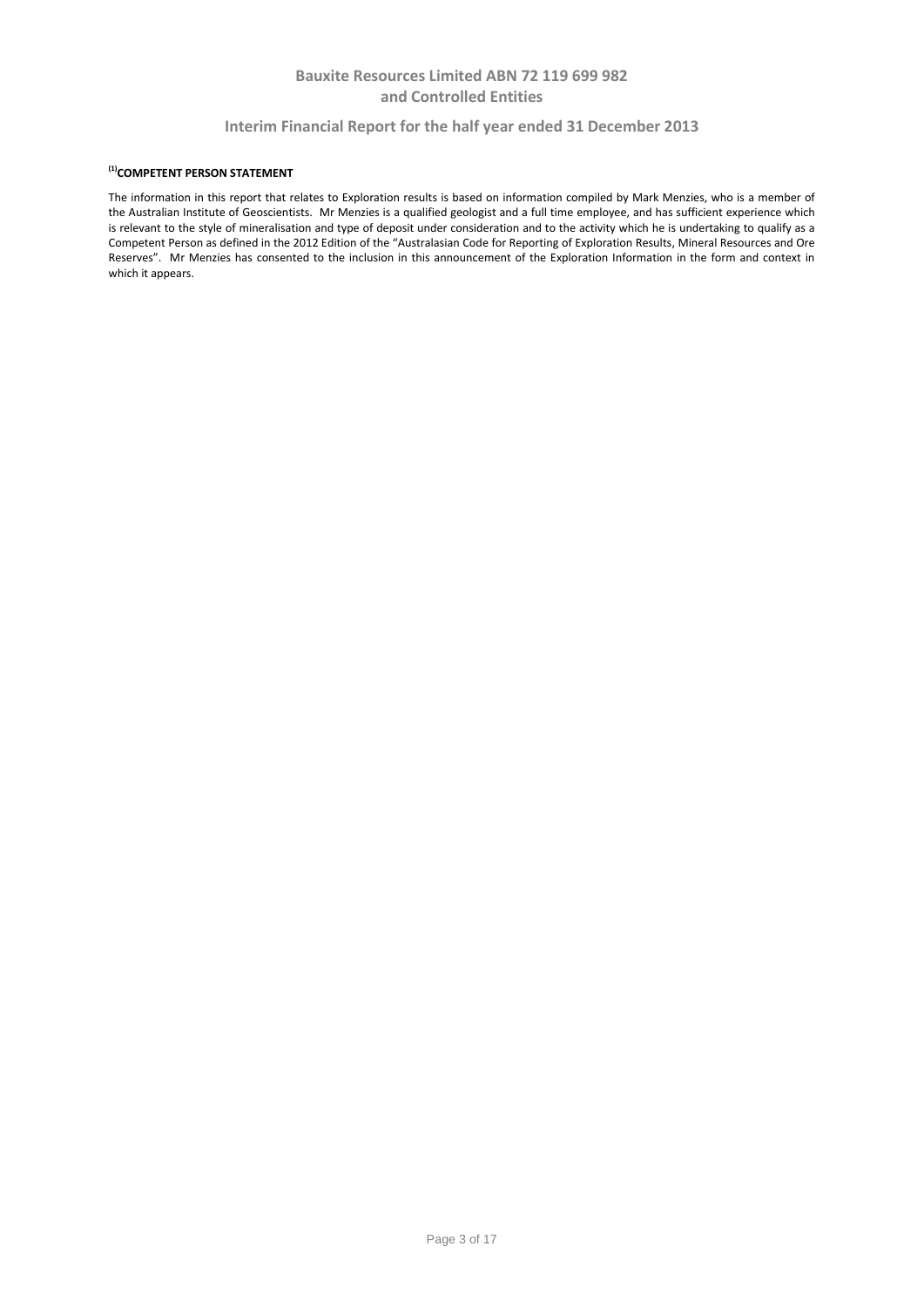**Interim Financial Report for the half year ended 31 December 2013**



Level 3, 12 St Georges Terrace Perth WA 6000

PO Box 5785, St Georges Terrace WA 6831

T +61 (0)8 9225 5355 F +61 (0)8 9225 6181

www.moorestephens.com.au

## **AUDITOR'S INDEPENDENCE DECLARATION UNDER S307C OF THE** *CORPORATIONS ACT 2001* **TO THE DIRECTORS OF BAUXITE RESOURCES LIMITED**

As lead auditor for the review of Bauxite Resources Limited for the half-year ended 31 December 2013, I declare that, to the best of my knowledge and belief, there have been:

- no contraventions of the auditor independence requirements of the *Corporations Act 2001* in relation to the review; and
- no contraventions of any applicable code of professional conduct in relation to the review.

Jula Tr

Signed at Perth this 11<sup>th</sup> day of March 2014

MOURE STEPHENS

**Suan-Lee Tan Moore Stephens**<br> **Partner Moore Stephens Chartered Accountants** 

Moore Stephens Perth ABN 63 569 263 022. Liability limited by a scheme approved under Professional Standards Legislation. The Perth Moore Stephens firm is not a partner or agent of any other Moore Stephens firm. An independent member of Moore Stephens International Limited – members in principal cities throughout the world.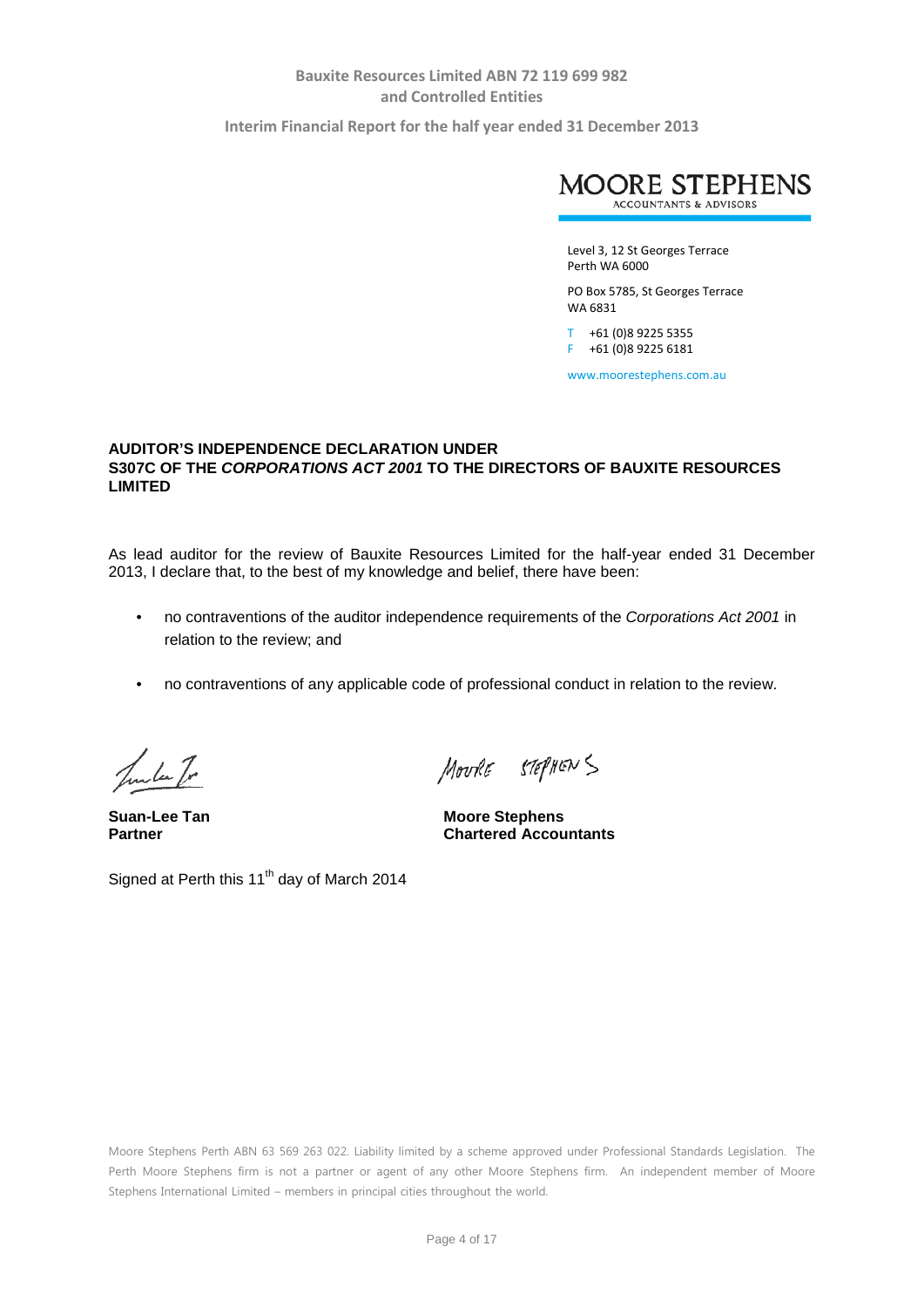## **Interim Financial Report for the half year ended 31 December 2013**

## **CONSOLIDATED STATEMENT OF PROFIT OR LOSS AND OTHER COMPREHENSIVE INCOME FOR THE HALF-YEAR ENDED 31 DECEMBER 2013**

| 31/12/2013<br>31/12/2012<br>\$<br>\$<br>Revenue<br>Interest income<br>865,835<br>1,168,971<br>Recoupment of exploration cost<br>303,724<br>138,361<br>Other Income<br>172,367<br>213,747<br>Cost of sales<br>Employee benefits expense<br>(881, 828)<br>(1,097,059)<br>Exploration written off<br>(1,714,740)<br>(2, 147, 226)<br>Bankable feasibility and other studies<br>(42, 555)<br>(36, 964)<br>(726, 691)<br>Administration expenses<br>(853, 986)<br>Depreciation and amortisation expense<br>(273, 891)<br>(375, 715)<br>Profit / (loss) on sale of fixed assets<br>(7, 112)<br>21,680<br>Share based payments expense<br>(15, 460)<br>Profit before income tax<br>(2, 285, 968)<br>(3,002,574)<br>Income tax refund/(expense)<br>514,138<br><b>Profit from continuing operations</b><br>(2, 285, 968)<br>(2,488,436)<br>(Loss)/Profit from discontinued operations<br>Profit for the period<br>$\overline{2}$<br>(2, 285, 968)<br>(2,488,436)<br>Profit/(Loss) attributable to:<br>Members of the parent entity<br>(2, 285, 968)<br>(2,488,436)<br>Non-controlling interest<br>(2, 285, 968)<br>(2,488,436)<br>Other comprehensive income<br>Other comprehensive income for the period, net of tax<br>Total comprehensive income for the period<br>(2,285,968)<br>(2,488,436)<br>Total profit/(Loss) and other 'comprehensive income attributable<br>to:<br>Members of the parent entity<br>(2, 285, 968)<br>(2,488,436)<br>Non-controlling interest<br>(2, 285, 968)<br>(2,488,436)<br><b>Earnings per share</b><br>From continuing and discontinued operations:<br>Basic earnings per share (cents)<br>(0.99)<br>(1.06)<br>Diluted earnings per share (cents)<br>(0.98)<br>(1.04) | <b>Note</b> | <b>Consolidated Group</b> |  |
|-----------------------------------------------------------------------------------------------------------------------------------------------------------------------------------------------------------------------------------------------------------------------------------------------------------------------------------------------------------------------------------------------------------------------------------------------------------------------------------------------------------------------------------------------------------------------------------------------------------------------------------------------------------------------------------------------------------------------------------------------------------------------------------------------------------------------------------------------------------------------------------------------------------------------------------------------------------------------------------------------------------------------------------------------------------------------------------------------------------------------------------------------------------------------------------------------------------------------------------------------------------------------------------------------------------------------------------------------------------------------------------------------------------------------------------------------------------------------------------------------------------------------------------------------------------------------------------------------------------------------------------------------------------------------------------------------|-------------|---------------------------|--|
|                                                                                                                                                                                                                                                                                                                                                                                                                                                                                                                                                                                                                                                                                                                                                                                                                                                                                                                                                                                                                                                                                                                                                                                                                                                                                                                                                                                                                                                                                                                                                                                                                                                                                               |             |                           |  |
|                                                                                                                                                                                                                                                                                                                                                                                                                                                                                                                                                                                                                                                                                                                                                                                                                                                                                                                                                                                                                                                                                                                                                                                                                                                                                                                                                                                                                                                                                                                                                                                                                                                                                               |             |                           |  |
|                                                                                                                                                                                                                                                                                                                                                                                                                                                                                                                                                                                                                                                                                                                                                                                                                                                                                                                                                                                                                                                                                                                                                                                                                                                                                                                                                                                                                                                                                                                                                                                                                                                                                               |             |                           |  |
|                                                                                                                                                                                                                                                                                                                                                                                                                                                                                                                                                                                                                                                                                                                                                                                                                                                                                                                                                                                                                                                                                                                                                                                                                                                                                                                                                                                                                                                                                                                                                                                                                                                                                               |             |                           |  |
|                                                                                                                                                                                                                                                                                                                                                                                                                                                                                                                                                                                                                                                                                                                                                                                                                                                                                                                                                                                                                                                                                                                                                                                                                                                                                                                                                                                                                                                                                                                                                                                                                                                                                               |             |                           |  |
|                                                                                                                                                                                                                                                                                                                                                                                                                                                                                                                                                                                                                                                                                                                                                                                                                                                                                                                                                                                                                                                                                                                                                                                                                                                                                                                                                                                                                                                                                                                                                                                                                                                                                               |             |                           |  |
|                                                                                                                                                                                                                                                                                                                                                                                                                                                                                                                                                                                                                                                                                                                                                                                                                                                                                                                                                                                                                                                                                                                                                                                                                                                                                                                                                                                                                                                                                                                                                                                                                                                                                               |             |                           |  |
|                                                                                                                                                                                                                                                                                                                                                                                                                                                                                                                                                                                                                                                                                                                                                                                                                                                                                                                                                                                                                                                                                                                                                                                                                                                                                                                                                                                                                                                                                                                                                                                                                                                                                               |             |                           |  |
|                                                                                                                                                                                                                                                                                                                                                                                                                                                                                                                                                                                                                                                                                                                                                                                                                                                                                                                                                                                                                                                                                                                                                                                                                                                                                                                                                                                                                                                                                                                                                                                                                                                                                               |             |                           |  |
|                                                                                                                                                                                                                                                                                                                                                                                                                                                                                                                                                                                                                                                                                                                                                                                                                                                                                                                                                                                                                                                                                                                                                                                                                                                                                                                                                                                                                                                                                                                                                                                                                                                                                               |             |                           |  |
|                                                                                                                                                                                                                                                                                                                                                                                                                                                                                                                                                                                                                                                                                                                                                                                                                                                                                                                                                                                                                                                                                                                                                                                                                                                                                                                                                                                                                                                                                                                                                                                                                                                                                               |             |                           |  |
|                                                                                                                                                                                                                                                                                                                                                                                                                                                                                                                                                                                                                                                                                                                                                                                                                                                                                                                                                                                                                                                                                                                                                                                                                                                                                                                                                                                                                                                                                                                                                                                                                                                                                               |             |                           |  |
|                                                                                                                                                                                                                                                                                                                                                                                                                                                                                                                                                                                                                                                                                                                                                                                                                                                                                                                                                                                                                                                                                                                                                                                                                                                                                                                                                                                                                                                                                                                                                                                                                                                                                               |             |                           |  |
|                                                                                                                                                                                                                                                                                                                                                                                                                                                                                                                                                                                                                                                                                                                                                                                                                                                                                                                                                                                                                                                                                                                                                                                                                                                                                                                                                                                                                                                                                                                                                                                                                                                                                               |             |                           |  |
|                                                                                                                                                                                                                                                                                                                                                                                                                                                                                                                                                                                                                                                                                                                                                                                                                                                                                                                                                                                                                                                                                                                                                                                                                                                                                                                                                                                                                                                                                                                                                                                                                                                                                               |             |                           |  |
|                                                                                                                                                                                                                                                                                                                                                                                                                                                                                                                                                                                                                                                                                                                                                                                                                                                                                                                                                                                                                                                                                                                                                                                                                                                                                                                                                                                                                                                                                                                                                                                                                                                                                               |             |                           |  |
|                                                                                                                                                                                                                                                                                                                                                                                                                                                                                                                                                                                                                                                                                                                                                                                                                                                                                                                                                                                                                                                                                                                                                                                                                                                                                                                                                                                                                                                                                                                                                                                                                                                                                               |             |                           |  |
|                                                                                                                                                                                                                                                                                                                                                                                                                                                                                                                                                                                                                                                                                                                                                                                                                                                                                                                                                                                                                                                                                                                                                                                                                                                                                                                                                                                                                                                                                                                                                                                                                                                                                               |             |                           |  |
|                                                                                                                                                                                                                                                                                                                                                                                                                                                                                                                                                                                                                                                                                                                                                                                                                                                                                                                                                                                                                                                                                                                                                                                                                                                                                                                                                                                                                                                                                                                                                                                                                                                                                               |             |                           |  |
|                                                                                                                                                                                                                                                                                                                                                                                                                                                                                                                                                                                                                                                                                                                                                                                                                                                                                                                                                                                                                                                                                                                                                                                                                                                                                                                                                                                                                                                                                                                                                                                                                                                                                               |             |                           |  |
|                                                                                                                                                                                                                                                                                                                                                                                                                                                                                                                                                                                                                                                                                                                                                                                                                                                                                                                                                                                                                                                                                                                                                                                                                                                                                                                                                                                                                                                                                                                                                                                                                                                                                               |             |                           |  |
|                                                                                                                                                                                                                                                                                                                                                                                                                                                                                                                                                                                                                                                                                                                                                                                                                                                                                                                                                                                                                                                                                                                                                                                                                                                                                                                                                                                                                                                                                                                                                                                                                                                                                               |             |                           |  |
|                                                                                                                                                                                                                                                                                                                                                                                                                                                                                                                                                                                                                                                                                                                                                                                                                                                                                                                                                                                                                                                                                                                                                                                                                                                                                                                                                                                                                                                                                                                                                                                                                                                                                               |             |                           |  |
|                                                                                                                                                                                                                                                                                                                                                                                                                                                                                                                                                                                                                                                                                                                                                                                                                                                                                                                                                                                                                                                                                                                                                                                                                                                                                                                                                                                                                                                                                                                                                                                                                                                                                               |             |                           |  |
|                                                                                                                                                                                                                                                                                                                                                                                                                                                                                                                                                                                                                                                                                                                                                                                                                                                                                                                                                                                                                                                                                                                                                                                                                                                                                                                                                                                                                                                                                                                                                                                                                                                                                               |             |                           |  |
|                                                                                                                                                                                                                                                                                                                                                                                                                                                                                                                                                                                                                                                                                                                                                                                                                                                                                                                                                                                                                                                                                                                                                                                                                                                                                                                                                                                                                                                                                                                                                                                                                                                                                               |             |                           |  |
|                                                                                                                                                                                                                                                                                                                                                                                                                                                                                                                                                                                                                                                                                                                                                                                                                                                                                                                                                                                                                                                                                                                                                                                                                                                                                                                                                                                                                                                                                                                                                                                                                                                                                               |             |                           |  |
|                                                                                                                                                                                                                                                                                                                                                                                                                                                                                                                                                                                                                                                                                                                                                                                                                                                                                                                                                                                                                                                                                                                                                                                                                                                                                                                                                                                                                                                                                                                                                                                                                                                                                               |             |                           |  |
|                                                                                                                                                                                                                                                                                                                                                                                                                                                                                                                                                                                                                                                                                                                                                                                                                                                                                                                                                                                                                                                                                                                                                                                                                                                                                                                                                                                                                                                                                                                                                                                                                                                                                               |             |                           |  |
|                                                                                                                                                                                                                                                                                                                                                                                                                                                                                                                                                                                                                                                                                                                                                                                                                                                                                                                                                                                                                                                                                                                                                                                                                                                                                                                                                                                                                                                                                                                                                                                                                                                                                               |             |                           |  |
|                                                                                                                                                                                                                                                                                                                                                                                                                                                                                                                                                                                                                                                                                                                                                                                                                                                                                                                                                                                                                                                                                                                                                                                                                                                                                                                                                                                                                                                                                                                                                                                                                                                                                               |             |                           |  |
|                                                                                                                                                                                                                                                                                                                                                                                                                                                                                                                                                                                                                                                                                                                                                                                                                                                                                                                                                                                                                                                                                                                                                                                                                                                                                                                                                                                                                                                                                                                                                                                                                                                                                               |             |                           |  |
|                                                                                                                                                                                                                                                                                                                                                                                                                                                                                                                                                                                                                                                                                                                                                                                                                                                                                                                                                                                                                                                                                                                                                                                                                                                                                                                                                                                                                                                                                                                                                                                                                                                                                               |             |                           |  |
|                                                                                                                                                                                                                                                                                                                                                                                                                                                                                                                                                                                                                                                                                                                                                                                                                                                                                                                                                                                                                                                                                                                                                                                                                                                                                                                                                                                                                                                                                                                                                                                                                                                                                               |             |                           |  |

The accompanying notes form part of this financial report.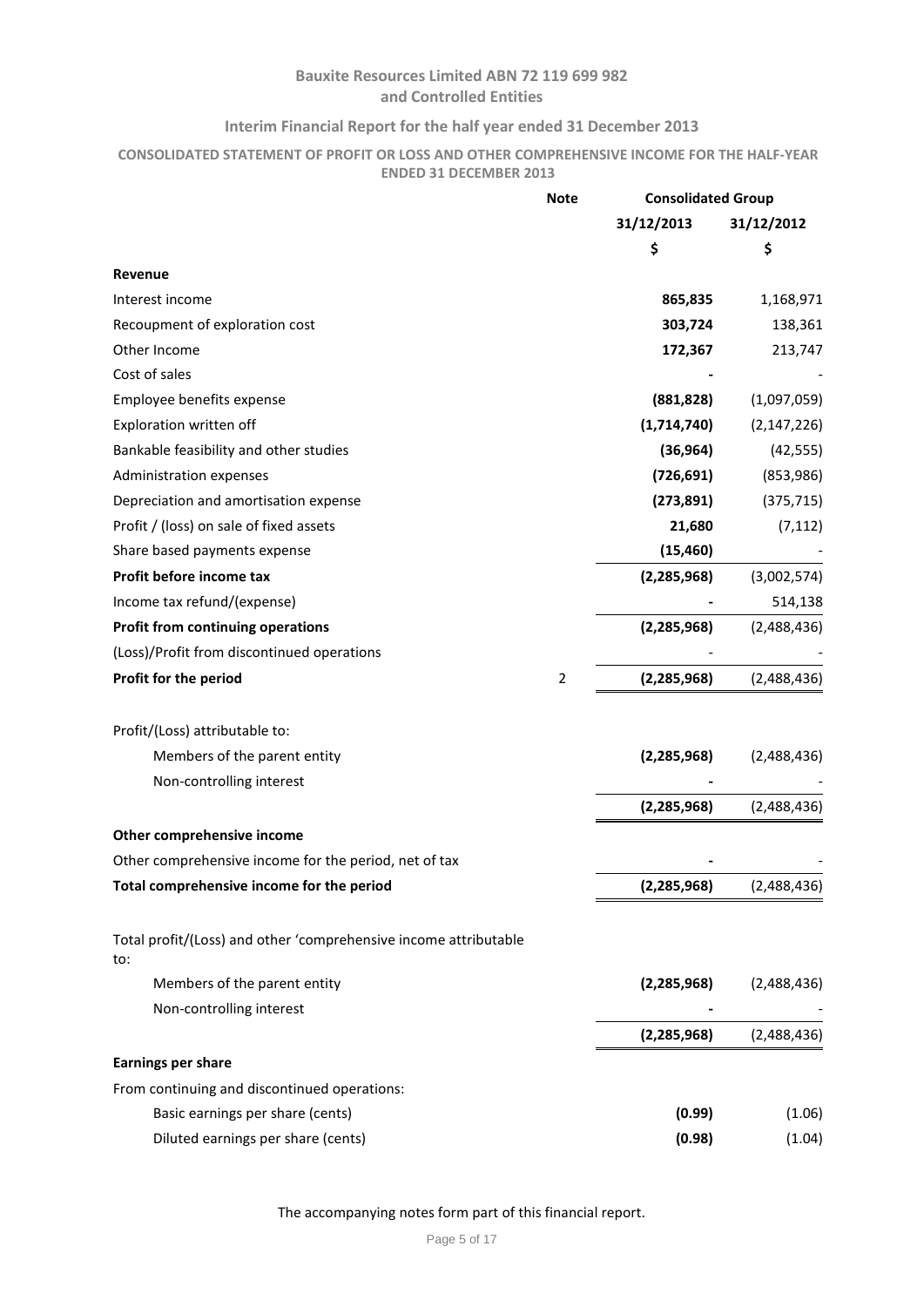# **Interim Financial Report for the half year ended 31 December 2013**

# **CONSOLIDATED STATEMENT OF FINANCIAL POSITION AS AT 31 DECEMBER 2013**

|                                  | <b>Consolidated Group</b> |                |  |
|----------------------------------|---------------------------|----------------|--|
|                                  | 31/12/2013                | 30/06/2013     |  |
|                                  | \$                        | \$             |  |
| <b>ASSETS</b>                    |                           |                |  |
| <b>CURRENT ASSETS</b>            |                           |                |  |
| Cash and cash equivalents        | 42,735,125                | 43,881,153     |  |
| Trade and other receivables      | 817,239                   | 1,856,906      |  |
| Inventories                      |                           |                |  |
| <b>TOTAL CURRENT ASSETS</b>      | 43,552,364                | 45,738,059     |  |
| <b>NON-CURRENT ASSETS</b>        |                           |                |  |
| Property, plant and equipment    | 5,702,273                 | 5,981,261      |  |
| Intangible assets                |                           |                |  |
| Other financial assets           | 459,776                   | 480,042        |  |
| <b>TOTAL NON-CURRENT ASSSETS</b> | 6,162,049                 | 6,461,303      |  |
| <b>TOTAL ASSETS</b>              | 49,714,413                | 52,199,363     |  |
| <b>CURRENT LIABILITIES</b>       |                           |                |  |
| Trade and other payables         | 416,360                   | 419,446        |  |
| Short-term provisions            | 121,214                   | 111,469        |  |
| <b>TOTAL CURRENT LIABILITIES</b> | 537,574                   | 530,915        |  |
| <b>TOTAL LIABILITIES</b>         | 537,574                   | 530,915        |  |
| <b>NET ASSETS</b>                | 49,176,839                | 51,668,448     |  |
| <b>EQUITY</b>                    |                           |                |  |
| Issued capital                   | 87,651,717                | 87,872,818     |  |
| Reserves                         | 484,679                   | 469,219        |  |
| Retained earnings                | (38,959,557)              | (36, 673, 589) |  |
| <b>TOTAL EQUITY</b>              | 49,176,839                | 51,668,448     |  |

The accompanying notes form part of this financial report.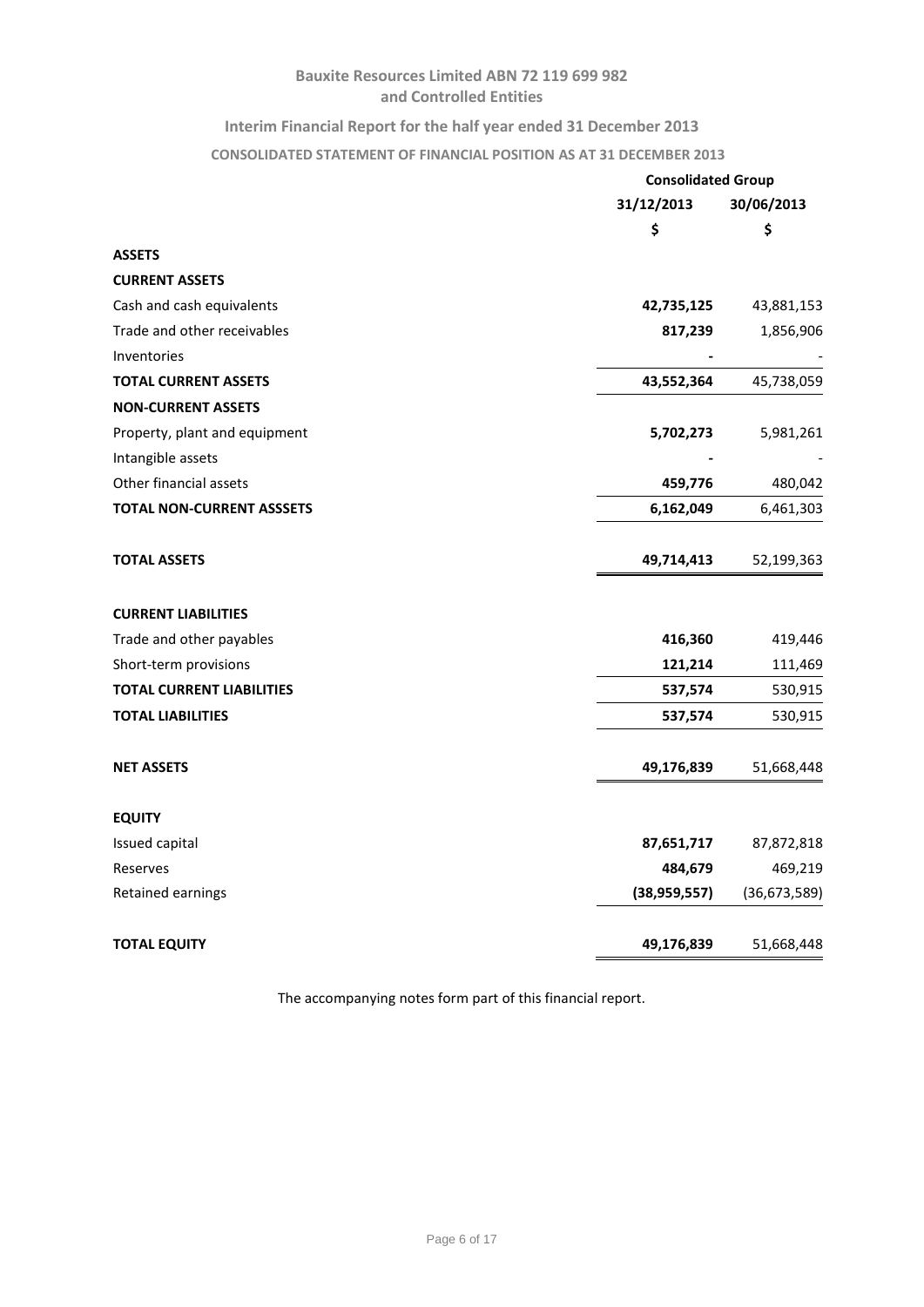# **Interim Financial Report for the half year ended 31 December 2013**

### **CONSOLIDATED STATEMENT OF CHANGES IN EQUITY AS AT 31 DECEMBER 2013**

|                                                            | <b>Note</b> | <b>Issued Capital</b><br>Ordinary | Option<br><b>Reserve</b> | <b>Retained Earnings</b> | <b>Total</b>  |
|------------------------------------------------------------|-------------|-----------------------------------|--------------------------|--------------------------|---------------|
|                                                            |             | \$                                | \$                       | \$                       | \$            |
| <b>Balance at 1/7/2012</b>                                 |             | 88,111,698                        | 983,691                  | (31,885,078)             | 57,210,311    |
| <b>Comprehensive Income</b>                                |             |                                   |                          |                          |               |
| Profit/(loss) for Period                                   |             |                                   |                          | (2,488,436)              | (2,488,436)   |
| Other comprehensive<br>income for the period               |             |                                   |                          |                          |               |
| Total comprehensive<br>income for the period               |             |                                   |                          | (2,488,436)              | (2,488,436)   |
| Shares issued during the<br>period                         |             |                                   |                          |                          |               |
| <b>Transaction costs</b><br>associated with share<br>issue |             |                                   |                          |                          |               |
| Employee share options<br>issued during the period         |             |                                   |                          |                          |               |
| <b>Balance at 31/12/2012</b>                               |             | 88,111,698                        | 983,691                  | (34, 373, 514)           | 54,721,875    |
| <b>Balance at 1/7/2013</b>                                 |             | 87,872,818                        | 469,219                  | (36, 673, 589)           | 51,668,448    |
| <b>Comprehensive Income</b>                                |             |                                   |                          |                          |               |
| Profit/(loss) for period                                   |             |                                   |                          | (2, 285, 968)            | (2, 285, 968) |
| Other comprehensive<br>income for period                   |             |                                   |                          |                          |               |
| Total comprehensive<br>income for the period               |             |                                   |                          | (2, 285, 968)            | (2, 285, 968) |
| Shares issued during the<br>period                         |             |                                   |                          |                          |               |
| Share repurchased and<br>cancelled during the<br>period    |             | (220,001)                         |                          |                          | (220,001)     |
| <b>Transaction costs</b><br>associated with share<br>issue |             | (1, 100)                          |                          |                          | (1, 100)      |
| Employee share options<br>issued during the period         |             |                                   | 15,460                   |                          | 15,460        |
| <b>Balance at 31/12/2013</b>                               |             | 87,651,717                        | 484,679                  | (38, 959, 557)           | 49,176,839    |

The accompanying notes form part of this financial report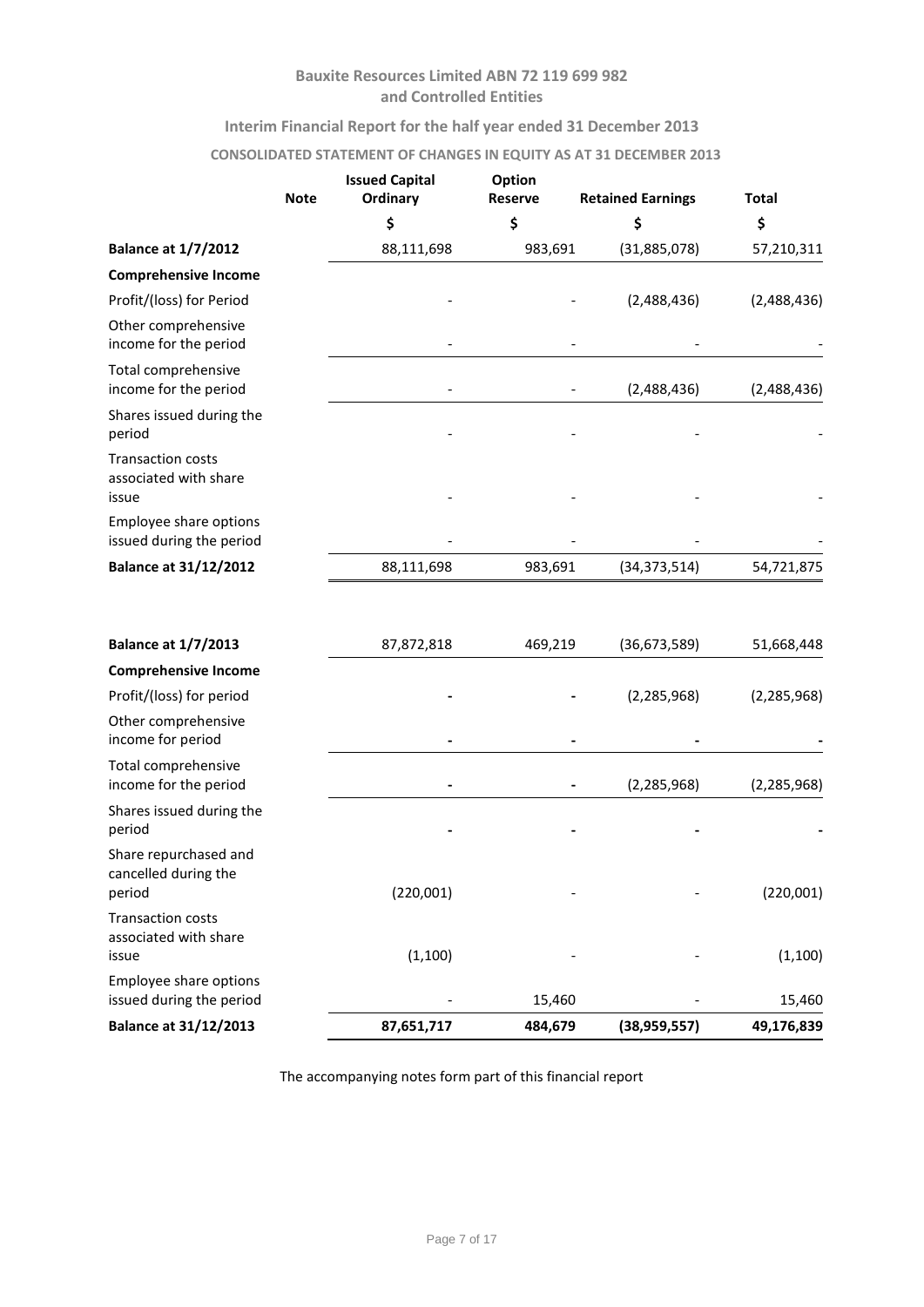### **Interim Financial Report for the half year ended 31 December 2013**

**CONSOLIDATED STATEMENT OF CASH FLOWS FOR THE HALF-YEAR ENDED 31 DECEMBER 2013**

|                                                     | <b>Consolidated Group</b> |               |
|-----------------------------------------------------|---------------------------|---------------|
|                                                     | 31/12/2013                | 31/12/2012    |
| <b>CASH FLOWS FROM OPERATING ACTIVITIES</b>         |                           |               |
| Receipts from customers                             | 1,124,163                 | 189,700       |
| Payments to suppliers and employees                 | (1,529,646)               | (2, 286, 947) |
| Payments for exploration expenditure                | (1,491,560)               | (2,008,864)   |
| Interest received                                   | 925,074                   | 1,034,787     |
| Income tax refunded                                 |                           | 514,138       |
| Net cash (used in)/provided by operating activities | (971, 969)                | (2,557,186)   |
| <b>CASH FLOWS FROM INVESTING ACTIVITIES</b>         |                           |               |
| Proceeds from sale of property, plant and equipment | 46,000                    | 22,850        |
| Purchase of property, plant and equipment           | (19, 224)                 | (100, 192)    |
| Payment for other financial assets                  | 20,266                    | (22, 729)     |
| Expenditure on mining improvements                  |                           |               |
| Net cash used in investing activities               | 47,042                    | (100, 071)    |
| <b>CASH FLOWS FROM FINANCING ACTIVITIES</b>         |                           |               |
| Proceeds from issue of shares                       |                           |               |
| Payment for buyback of shares                       | (221, 101)                |               |
| Net cash used in/(provided by) financing activities | (221, 101)                |               |
| Net increase (decrease) in cash held                | (1, 146, 028)             | (2,657,257)   |
| Cash and cash equivalents at beginning of period    | 43,881,153                | 48,031,090    |
| CASH AND CASH EQUIVALENTS AT THE END OF THE PERIOD  | 42,735,125                | 45,373,833    |

The accompanying notes form part of this financial report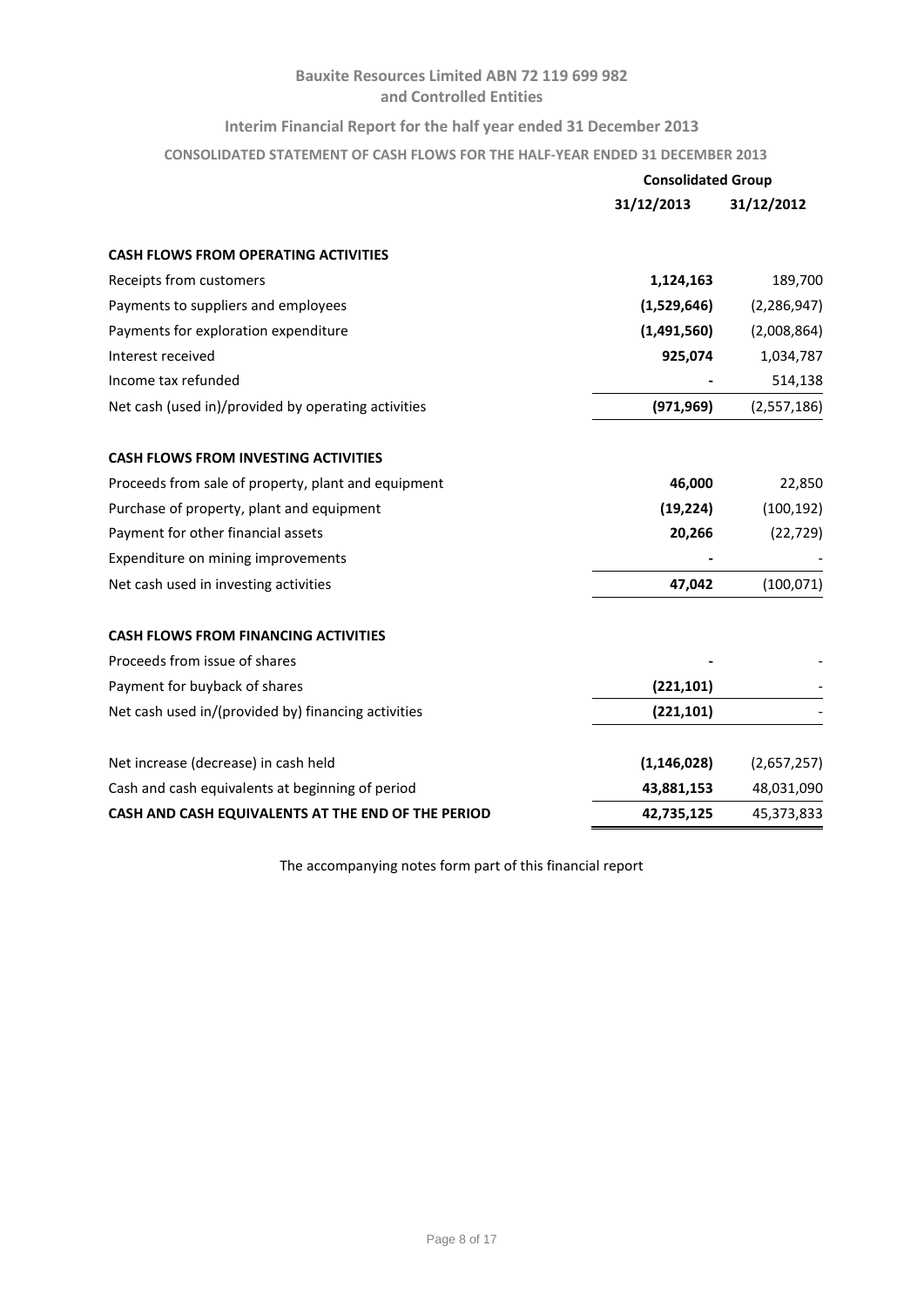### **Interim Financial Report for the half year ended 31 December 2013**

#### **NOTES TO THE FINANCIAL STATEMENTS FOR THE HALF-YEAR ENDED 31 DECEMBER 2013**

### **NOTE 1: SUMMARY OF SIGNIFICANT ACCOUNTING POLICIES**

#### **BASIS OF PREPARATION**

These general purpose financial statements for the interim half-year reporting period ended 31 December 2013 have been prepared in accordance with requirements of the *Corporations Act 2001* and Australian Accounting Standards including AASB 134: Interim Financial Reporting. Compliance with Australian Accounting Standards ensures that the financial statements and notes also comply with International Financial Reporting Standards. The Group is a for-profit entity for financial reporting purposes under Australian Accounting Standards.

This interim financial report is intended to provide users with an update on the latest annual financial statements of Bauxite Resources Limited and its controlled entities (the Group). As such, it does not contain information that represents relatively insignificant changes occurring during the half-year within the Group. It is therefore recommended that this financial report be read in conjunction with the annual financial statements of the Group for the year ended 30 June 2013, together with any public announcements made during the half-year.

#### **ACCOUNTING POLICIES**

The same accounting policies and methods of computation have been followed in this interim financial report as were applied in the most recent annual financial statements, except in relation to the matters discussed below.

### **NEW AND REVISED ACCOUNTING REQUIREMENTS APPLICABLE TO THE CURRENT HALF-YEAR REPORTING PERIOD**

#### *(i) Consolidated financial statements, joint arrangements and disclosure of interests in other entities*

The Group has adopted the following new and revised Australian Accounting Standards from 1 July 2013 together with consequential amendments to other Standards:

- AASB 10: *Consolidated Financial Statements;*
- AASB 127: *Separate Financial Statements* (August 2011);
- AASB 11: *Joint Arrangements;*
- AASB 128: *Investments in Associates and Joint Ventures* (August 2011);
- AASB 12: *Disclosure of Interests in Other Entities;*
- AASB 2011–7*: Amendments to Australian Accounting Standards arising from the Consolidation and Joint Arrangements Standards*; and
- AASB 2012–10: *Amendments to Australian Accounting Standards – Transition Guidance and Other Amendments.*

These Standards became mandatorily applicable from 1 January 2013 and became applicable to the Group for the first time in the current half-year reporting period 1 July 2013 to 31 December 2013. The Group has applied these Accounting Standards retrospectively in accordance with AASB 108: *Accounting Policies, Changes in Accounting Estimates and Errors* and the specific transition requirements in AASB 10 and AASB 11. The effects of initial application of these Standards in the current half-year reporting period are as follows:

- *Consolidated financial statements:*
	- AASB 10 provides a revised definition of control and additional application guidance so that a single control model will apply to all investees. Revised AASB 127 facilitates the application of AASB 10 and prescribes requirements for separate financial statements of the parent entity. On adoption of AASB 10, the assets, liabilities and non-controlling interests related to investments in businesses that are now assessed as being controlled by the Group, and were therefore not previously consolidated, are measured as if the investee had been consolidated (and therefore applied acquisition accounting in accordance with AASB 3: *Business Combinations*) from the date when the Group obtained control of that investee on the basis of the requirements in AASB 10.

Upon the initial application of AASB 10, retrospective restatement of financial statement amounts of the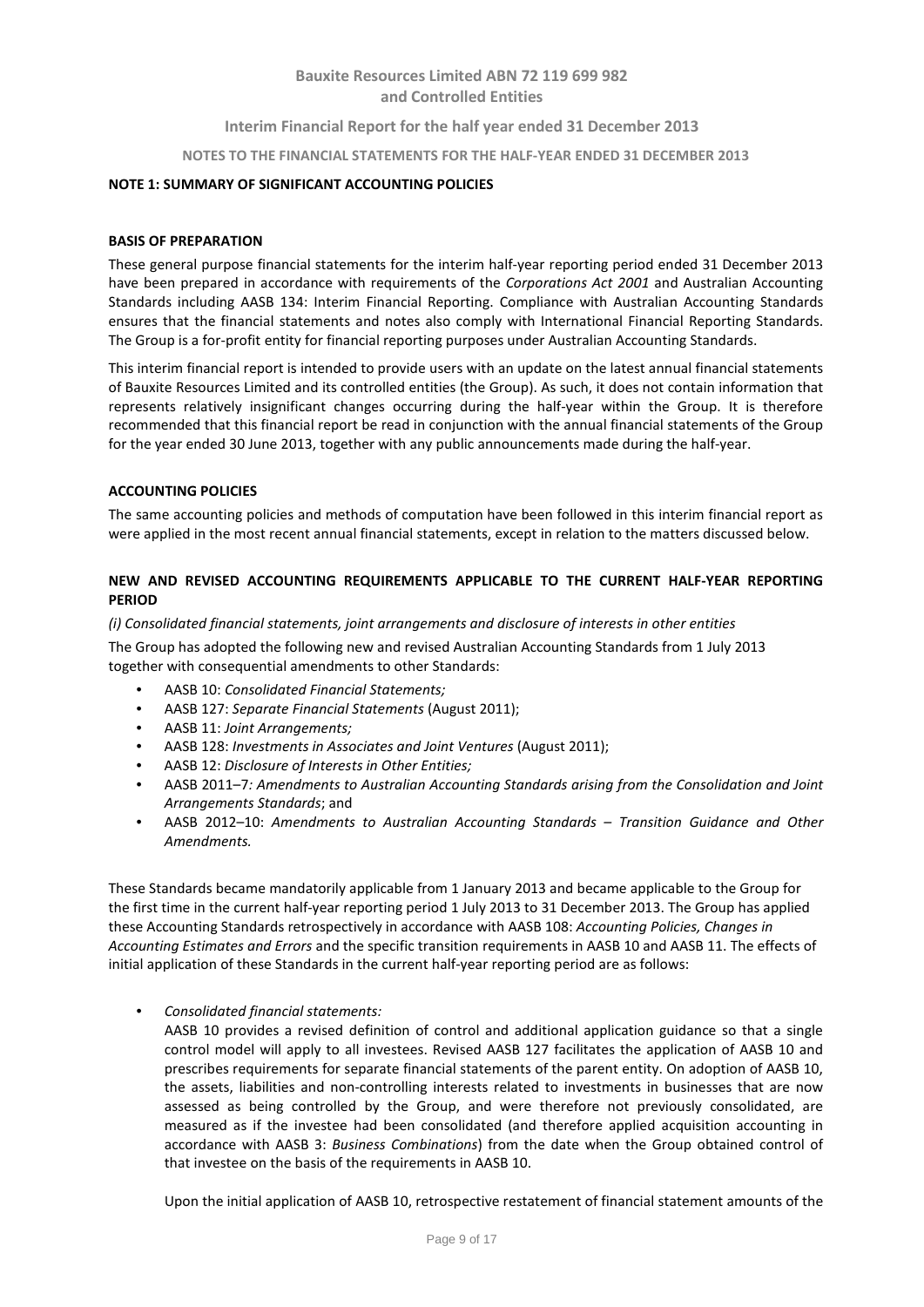**Interim Financial Report for the half year ended 31 December 2013**

**NOTES TO THE FINANCIAL STATEMENTS FOR THE HALF-YEAR ENDED 31 DECEMBER 2013**

### **NOTE 1: SUMMARY OF SIGNIFICANT ACCOUNTING POLICIES**

year that immediately precedes the date of initial application (ie 2012–2013) is necessary. When control is considered to have been obtained earlier than the beginning of the immediately preceding year (ie pre-1 July 2012), any difference between the amount of assets, liabilities and non-controlling interests recognised and the previous carrying amount of the investment in that investee is recognised as an adjustment to equity as at 1 July 2012.

Although the first-time application of AASB 10 (together with the associated Standards) caused certain changes to the Group's accounting policy for consolidation and determining control, it did not result in any changes to the amounts reported in the Group's financial statements as the "controlled" status of the existing subsidiaries did not change, nor did it result in any new subsidiaries being included in the Group as a consequence of the revised definition. However, the revised wording of accounting policy for consolidation is set out below.

• *Joint arrangements:*

AASB 11 requires joint arrangements to be classified as either "joint operations" (where the parties that have joint control of the arrangement have rights to the assets and obligations for the liabilities) or "joint ventures" (where the parties that have joint control of the arrangement have rights to the net assets of the arrangement). Revised AASB 128 facilitates the application of AASB 11 and incorporates guidance relating to the equity method of accounting. Joint ventures will generally be required to be accounted for using the equity method under AASB 11. The proportionate consolidation method is no longer permitted. However, this will not have any impact on the Group's financial statements as the Group's interest in joint ventures is currently accounted for using the equity method of accounting.

When changing from the proportionate consolidation method to the equity method upon initial application of AASB 11, investments in joint ventures are required to be recognised as at the beginning of the immediately preceding year (ie as at 1 July 2012) and measured as the aggregate of the carrying amounts of the assets and liabilities that the investor had previously proportionately consolidated, including any goodwill arising from acquisition. This amount is regarded as the deemed cost of the investment at initial recognition, and is subject to impairment testing at that point in time. If aggregating all previously proportionately consolidated assets and liabilities results in a negative net asset amount, the investor recognises a liability to the extent that it has a legal or constructive obligation with respect to the negative net assets, and recognises any balance of the negative net assets as an adjustment to opening retained earnings.

Although the first-time application of AASB 11 (together with the associated Standards) caused certain changes to the Group's accounting policy for accounting for joint ventures and classification of joint arrangements, the directors have determined that such changes did not have any significant impact on the amounts reported in the Group's financial statements, mainly because the Group's classification of joint arrangements did not change.

#### (ii) *Other*

Other new and amending Standards that became applicable to the Group for the first time during this half-year reporting period are as follows:

AASB 2012–2: *Amendments to Australian Accounting Standards – Disclosures – Offsetting Financial Assets and Financial Liabilities* and AASB 2012–5: *Amendments to Australian Accounting Standards arising from Annual Improvements 2009–2011 Cycle.*

These Standards make changes to presentation and disclosure requirements, but did not affect the Group's accounting policies or the amounts reported in the financial statements.

AASB 119: *Employee Benefits* (September 2011) and AASB 2011–10*: Amendments to Australian Accounting Standards arising from AASB 119 (September 2011).*

These Standards did not affect the Group's accounting policies or the amounts reported in the financial statements, mainly because the Group does not have defined benefit plan assets or obligations.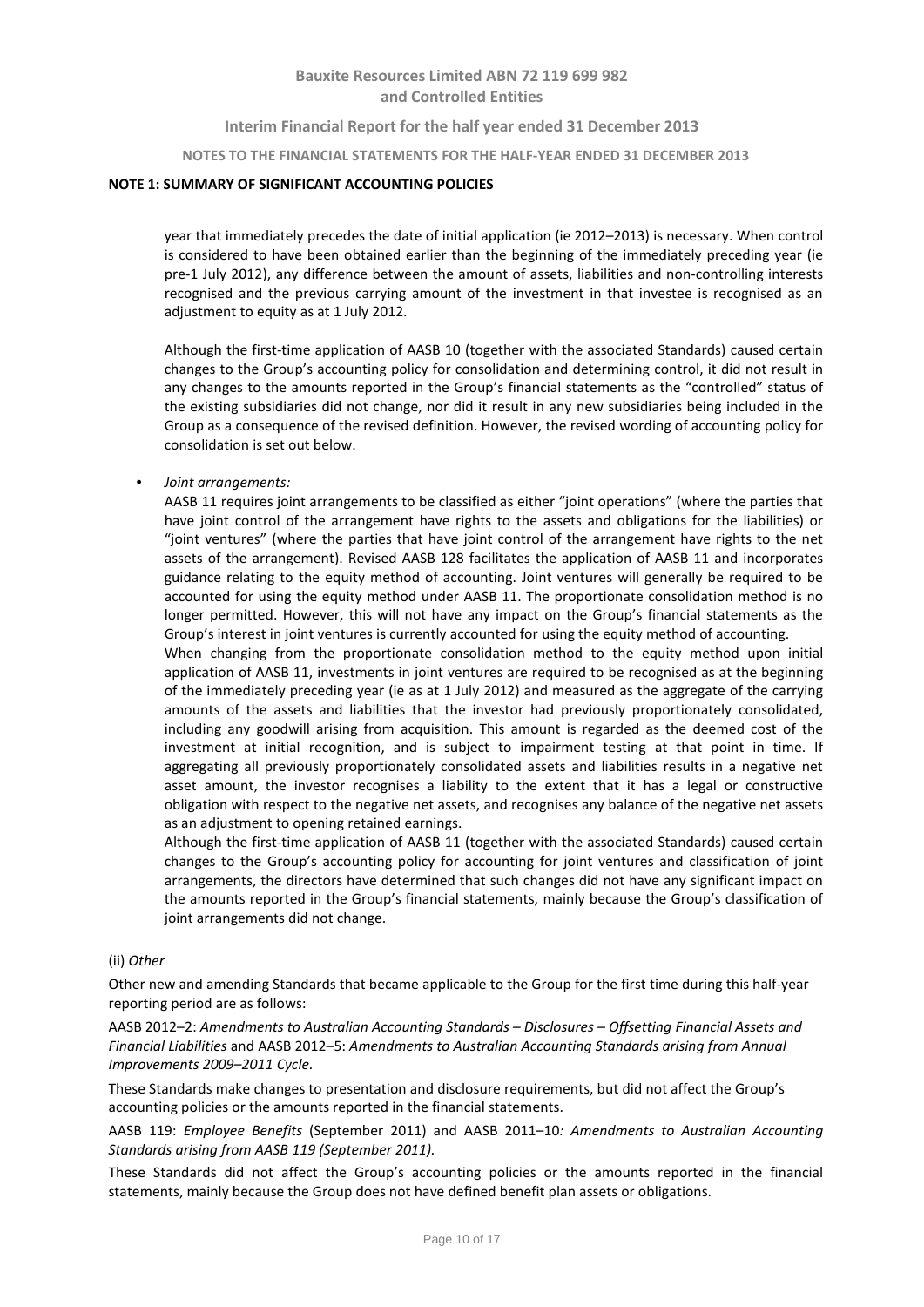## **Interim Financial Report for the half year ended 31 December 2013**

#### **NOTES TO THE FINANCIAL STATEMENTS FOR THE HALF-YEAR ENDED 31 DECEMBER 2013**

#### **NOTE 1: SUMMARY OF SIGNIFICANT ACCOUNTING POLICIES**

#### **CRITICAL ACCOUNTING ESTIMATES AND JUDGMENTS**

The critical estimates and judgments are consistent with those applied and disclosed in the June 2013 annual report.

#### **PRINCIPLES OF CONSOLIDATION**

#### *Subsidiaries*

The consolidated financial statements incorporate all of the assets, liabilities and results of the parent Bauxite Resources Limited and all of the subsidiaries (including any structured entities). Subsidiaries are entities the parent controls. The parent controls an entity when it is exposed to, or has rights to, variable returns from its involvement with the entity and has the ability to affect those returns through its power over the entity. A list of the subsidiaries is provided in Note 4.

The assets, liabilities and results of all subsidiaries are fully consolidated into the financial statements of the Group from the date on which control is obtained by the Group. The consolidation of a subsidiary is discontinued from the date that control ceases. Intercompany transactions, balances and unrealised gains or losses on transactions between Group entities are fully eliminated on consolidation. Accounting policies of subsidiaries have been changed and adjustments made where necessary to ensure uniformity of the accounting policies adopted by the Group.

Equity interests in a subsidiary not attributable, directly or indirectly, to the Group are presented as "noncontrolling interests". The Group initially recognises non-controlling interests that are present ownership interests in subsidiaries and are entitled to a proportionate share of the subsidiary's net assets on liquidation at either fair value or at the non-controlling interests' proportionate share of the subsidiary's net assets. Subsequent to initial recognition, non-controlling interests are attributed their share of profit or loss and each component of other comprehensive income. Non-controlling interests are shown separately within the equity section of the statement of financial position and statement of comprehensive income.

#### *Interests in Joint Arrangements*

Joint arrangements represent the contractual sharing of control between parties in a business venture where unanimous decisions about relevant activities are required.

Separate joint venture entities providing joint venturers with an interest to net assets are classified as a "joint venture" and accounted for using the equity method.

Joint venture operations represent arrangements whereby joint operators maintain direct interests in each asset and exposure to each liability of the arrangement. The group's interests in the assets, liabilities, revenue and expenses of joint operations are included in the respective line items of the consolidated financial statements. Gains and losses resulting from sales to a joint operation are recognised to the extent of the other parties' interests. When the group makes purchases from a joint operation, it does not recognise its share of the gains and losses from the joint arrangement until it resells those goods/assets to a third party.

Details of the group's interests in joint arrangements are provided in Note 5.

Where the Group contributes assets to the joint venture or if the Group purchases assets from the joint venture, only the portion of the gain or loss that is not attributable to the Group's share of the joint venture shall be recognised. The Group recognises the full amount of any loss when the contribution results in a reduction in the net realisable value of current assets or an impairment loss.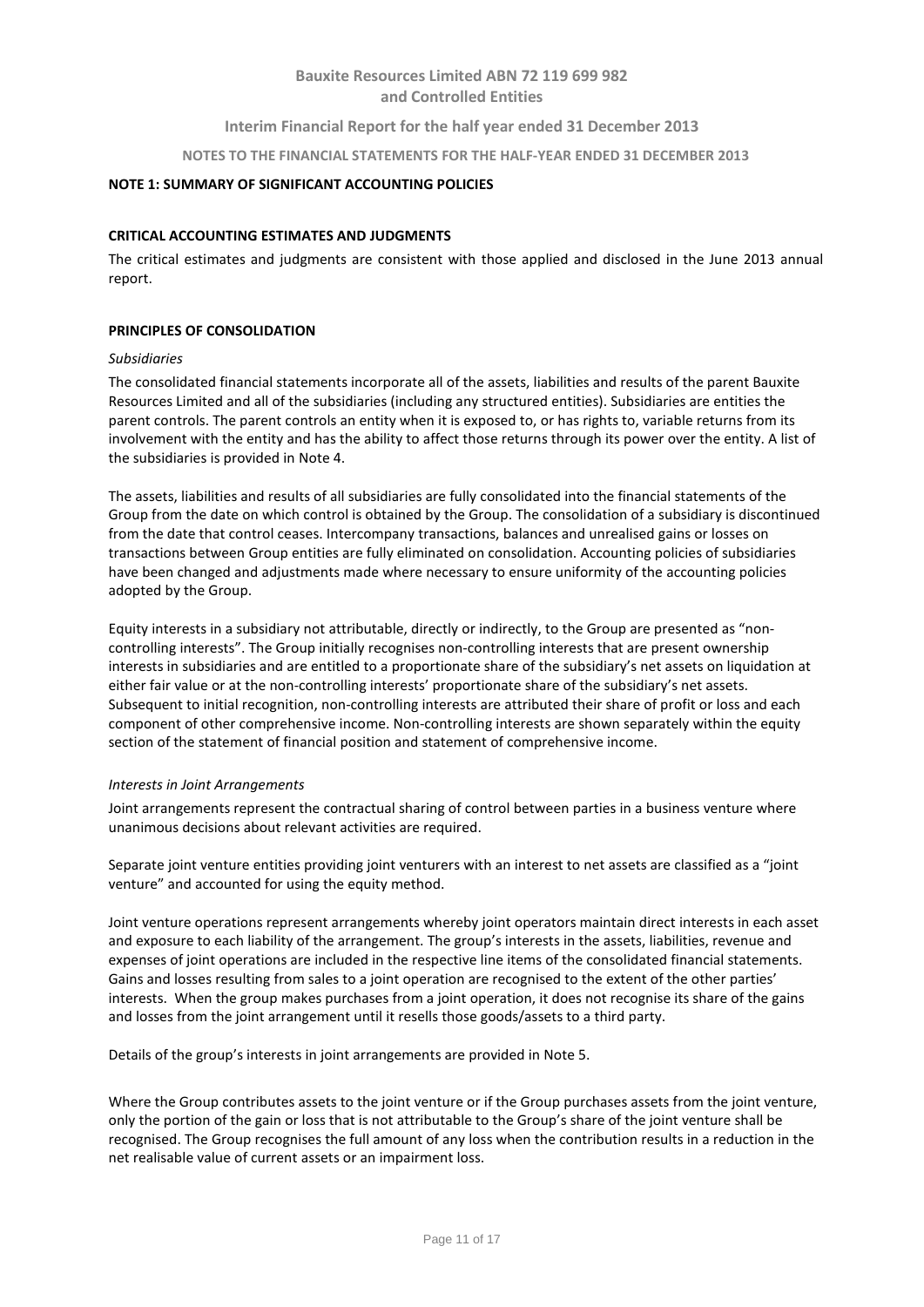## **Interim Financial Report for the half year ended 31 December 2013**

# **NOTES TO THE FINANCIAL STATEMENTS FOR THE HALF-YEAR ENDED 31 DECEMBER 2013**

# **NOTE 2: OPERATING SEGMENTS**

# **(i) Segment performance**

|                                                                              | <b>Exploration</b> | <b>Operations</b> | <b>BFS &amp; other</b><br>studies | Administration<br>& other | <b>Total</b>  |
|------------------------------------------------------------------------------|--------------------|-------------------|-----------------------------------|---------------------------|---------------|
|                                                                              | \$                 | \$                | \$                                | \$                        | \$            |
| Six months ended 31<br>December 2013                                         |                    |                   |                                   |                           |               |
| Revenue                                                                      |                    |                   |                                   |                           |               |
| Recoupment of exploration<br>costs                                           | 303,724            |                   |                                   |                           | 303,724       |
| Other income                                                                 |                    |                   |                                   | 172,367                   | 172,367       |
| Interest revenue                                                             |                    |                   |                                   | 865,836                   | 865,836       |
| <b>Total segment revenue</b>                                                 | 303,724            |                   |                                   | 1,038,203                 | 1,341,927     |
| Segment net loss before tax                                                  | (1,025,581)        |                   |                                   | (986, 496)                | (2,012,077)   |
| Reconciliation of segment<br>result to group net profit/(loss)<br>before tax |                    |                   |                                   |                           |               |
| Amounts not included in<br>segment result but reviewed<br>by the Board:      |                    |                   |                                   |                           |               |
| depreciation and<br>amortisation                                             |                    |                   |                                   |                           | (273, 891)    |
| Net loss before tax from<br>continuing operations                            |                    |                   |                                   |                           | (2, 285, 968) |
| Six months ended<br>31 December 2012                                         |                    |                   |                                   |                           |               |
| Revenue                                                                      |                    |                   |                                   |                           |               |
| Recoupment of exploration<br>costs                                           | 138,361            |                   |                                   |                           | 138,361       |
| Other income                                                                 |                    |                   |                                   | 213,747                   | 213,747       |
| Interest revenue                                                             |                    |                   |                                   | 1,168,971                 | 1,168,971     |
| <b>Total segment revenue</b>                                                 | 138,361            |                   |                                   | 1,382,718                 | 1,521,079     |
| Segment net profit before tax (1,651,970)                                    |                    |                   |                                   | (974, 889)                | (2,626,859)   |
| Reconciliation of segment<br>result to group net profit/(loss)<br>before tax |                    |                   |                                   |                           |               |
| Amounts not included in<br>segment result but reviewed<br>by the Board:      |                    |                   |                                   |                           |               |
| depreciation and<br>amortisation                                             |                    |                   |                                   |                           | (375, 715)    |
| Net profit before tax from<br>continuing operations                          |                    |                   |                                   |                           | (3,002,574)   |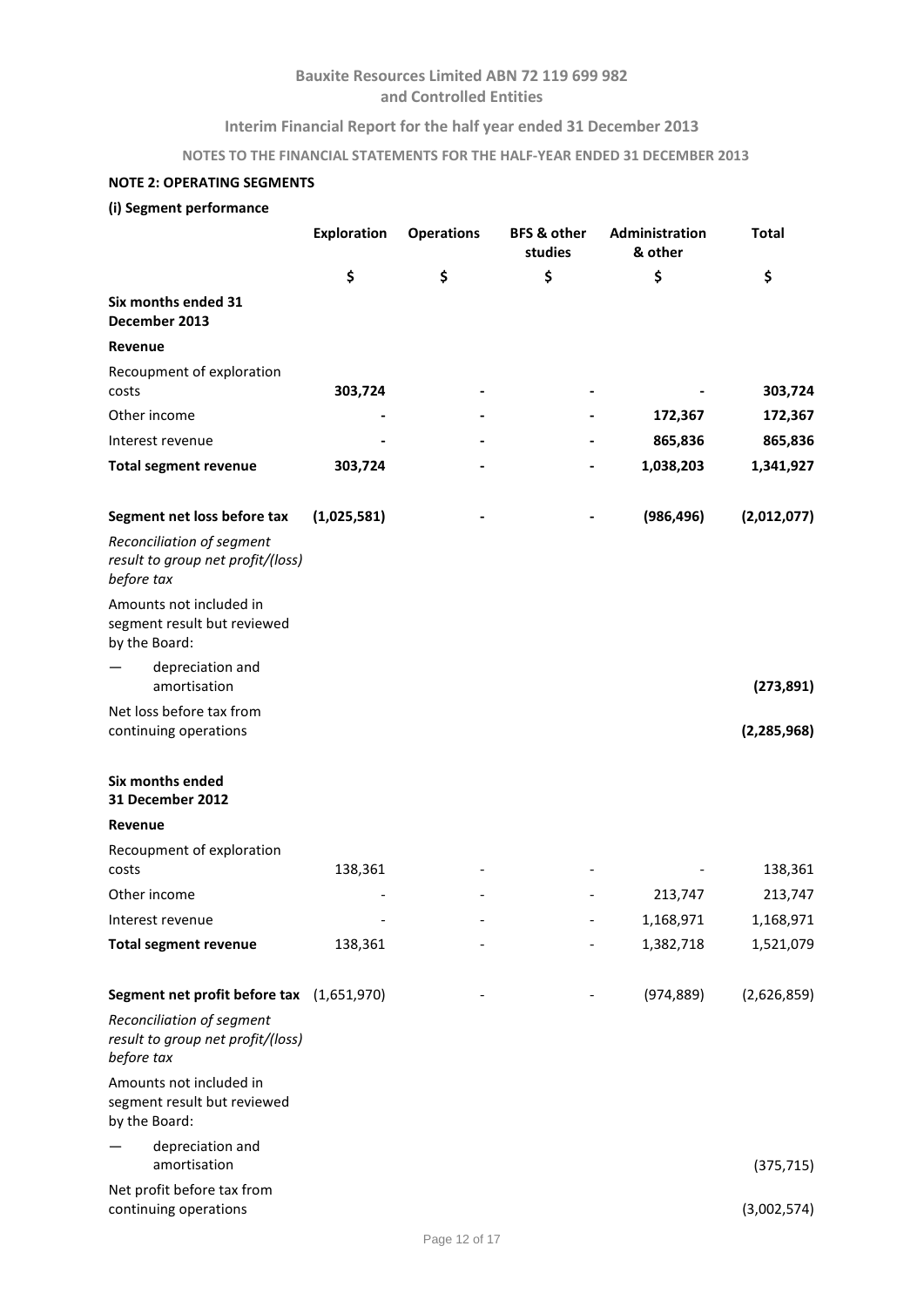### **Interim Financial Report for the half year ended 31 December 2013**

### **NOTES TO THE FINANCIAL STATEMENTS FOR THE HALF-YEAR ENDED 31 DECEMBER 2013**

#### **(ii) Segment assets**

|                                     | Exploration | <b>Operations</b>                                                                                                                                 | <b>BFS &amp; other</b><br>studies | Administration<br>& other | Total      |
|-------------------------------------|-------------|---------------------------------------------------------------------------------------------------------------------------------------------------|-----------------------------------|---------------------------|------------|
|                                     |             |                                                                                                                                                   |                                   |                           |            |
| Opening balance 1 July 2013         | 407,661     | $\overline{\phantom{a}}$                                                                                                                          | $\overline{\phantom{a}}$          | 51,791,702                | 52,199,363 |
| Closing balance 31 December<br>2013 | 668,609     | $\hskip1.6pt\hskip1.6pt\hskip1.6pt\hskip1.6pt\hskip1.6pt\hskip1.6pt\hskip1.6pt\hskip1.6pt\hskip1.6pt\hskip1.6pt\hskip1.6pt\hskip1.6pt\hskip1.6pt$ | ٠                                 | 49,045,804                | 49,714,413 |

#### **NOTE 3: CONTINGENT LIABILITIES**

On 25 June 2010, Bauxite Resources Ltd was notified that a litigation funder proposed to fund claims that current or former shareholders may have against the Company, in relation to the Company's October 2009 share placement.

As announced on 27 September 2013, the Company subsequently received a proposed claim on 26 September 2013 which alleged the Company engaged in misleading and deceptive conduct in September 2009. The proposed claim is on behalf of a pool of investors who acquired shares in the Company in the share placement which occurred in October 2009. Consistent with the Company's previous announcements concerning these allegations, BRL intends to defend any legal proceedings in the event any are commenced.

Based on discussions with legal counsel to date, the Directors believe there are strong grounds on which the claim can be defended and accordingly no contingent liability has been recognised in these half year accounts. In accordance with Civil Proceedings Disputes Act 2011 (Cwlth), and as previously announced in the December 2013 Quarterly Activities Report, the Company's lawyers are currently engaged in pre-action conferral with lawyers representing Bentham IMF Limited.

#### **NOTE 4: SUBSIDIARIES**

The consolidated financial statements incorporate the assets, liabilities and results of the following subsidiaries in accordance with the accounting policy described in note 1:

| <b>Name</b>                                                                                                                 | <b>Country of</b><br><b>Incorporation</b> | <b>Class of Shares</b><br>Date of<br><b>Incorporation</b> |          | Equity Holding <sup>(1)</sup> |                          |
|-----------------------------------------------------------------------------------------------------------------------------|-------------------------------------------|-----------------------------------------------------------|----------|-------------------------------|--------------------------|
|                                                                                                                             |                                           |                                                           |          | 2013                          | 2012                     |
|                                                                                                                             |                                           |                                                           |          | %                             | %                        |
| Darling Range Pty Ltd                                                                                                       | Australia                                 | 10 June 2008                                              | Ordinary | 100                           | 100                      |
| Braeburn Resources Pty Ltd                                                                                                  | Australia                                 | 24 July 2007                                              | Ordinary | 100                           | 100                      |
| Darling Range South Pty Ltd                                                                                                 | Australia                                 | 13 November 2008                                          | Ordinary | 100                           | 100                      |
| Darling Range North Pty Ltd                                                                                                 | Australia                                 | 23 March 2009                                             | Ordinary | 100                           | 100                      |
| <b>BRL Operations Pty Ltd</b>                                                                                               | Australia                                 | 16 February 2009                                          | Ordinary | 100                           | 100                      |
| <b>BRL Landholdings Pty Ltd</b>                                                                                             | Australia                                 | 16 February 2009                                          | Ordinary | 100                           | 100                      |
| <b>BRL Other Minerals Pty Ltd</b>                                                                                           | Australia                                 | 25 March 2009                                             | Ordinary | 100                           | 100                      |
| VA Holdings Pty Ltd                                                                                                         | Australia                                 | 13 February 2009                                          | Ordinary | 100                           | $\overline{\phantom{a}}$ |
| Alumina<br>Joint<br><b>Bauxite</b>                                                                                          |                                           | 12 January 2011                                           |          |                               |                          |
| Ventures Pty Ltd<br>الراجعا ومرزرمه وموزاتهن والمستحدث والمستحدث والمستحار المتحددات والمستحسن والمستحدث والتناسب والمستحدث | Australia                                 |                                                           | Ordinary | 50                            | 50                       |

(1) The proportion of ownership interest is equal to the proportion of voting power held.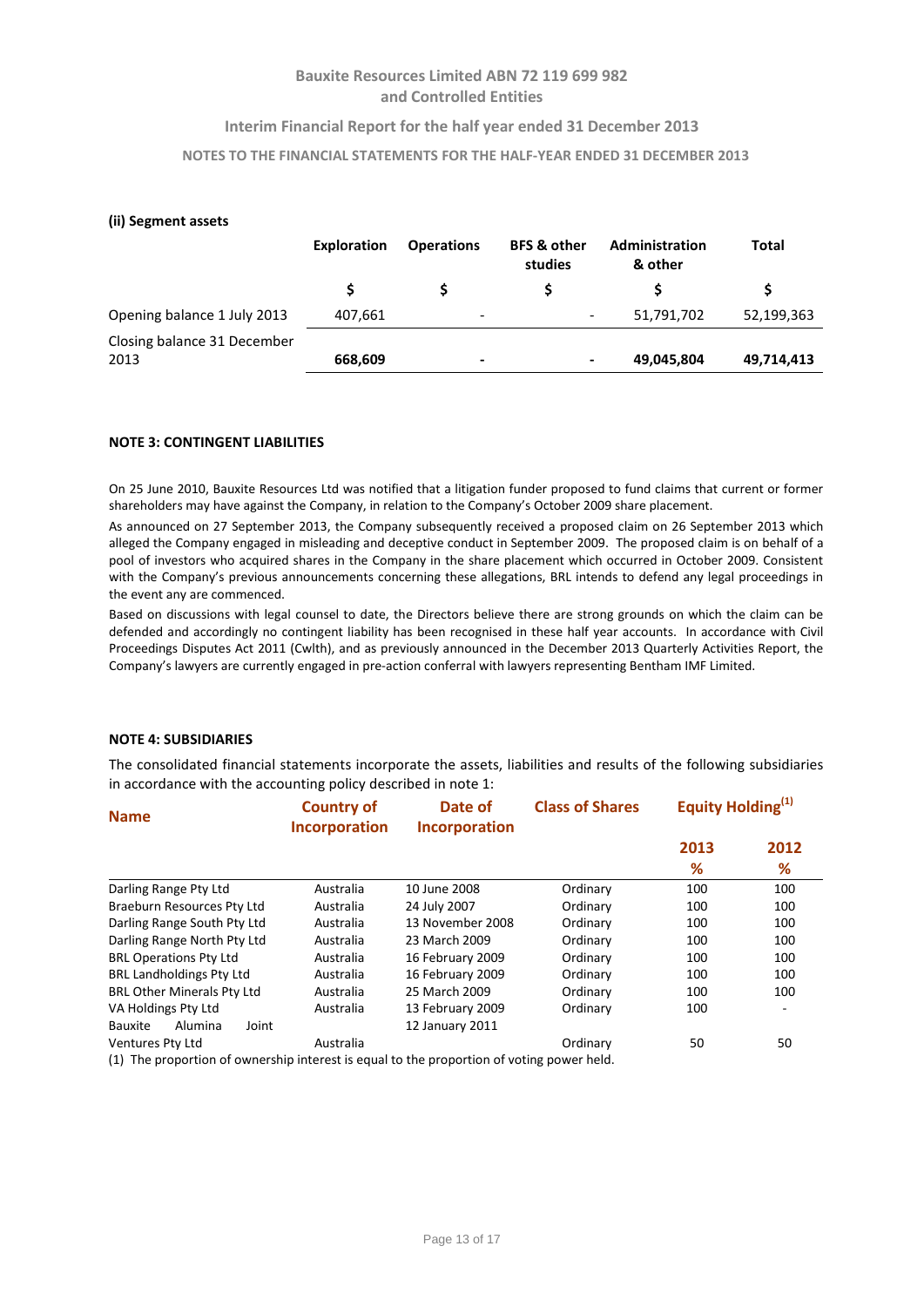# **Interim Financial Report for the half year ended 31 December 2013 NOTES TO THE FINANCIAL STATEMENTS FOR THE HALF-YEAR ENDED 31 DECEMBER 2013**

### **NOTE 5: INTEREST IN JOINTLY CONTROLLED ENTITIES**

- (a) The Group has a 30% interest in the Bauxite Resource Joint Venture, whose principal activity is exploring the tenements owned by BRL in the Darling Range of Western Australia (as specifically set out in the agreement) to support the development of bauxite mining and the conduct of mining operations to supply bauxite to an alumina refinery under the terms of the Agreement.
- (b) The Group has a 10% interest in the Alumina Refinery Joint Venture, whose principal activity is to determine:

i.the feasibility of planning, developing, constructing and operating an Alumina Refinery; and

ii.if feasible, planning developing, constructing, operating and maintaining the Alumina Refinery.

In the event that a bankable feasibility study is completed and the participants agree to construct a refinery, 9% of the capital expenditure will be met by BRL, however, it will be entitled to 30% of the alumina production and pay 30% of the operating costs.

(c) The Group has a 50% interest in Bauxite Alumina Joint Venture Pty Ltd, a jointly controlled entity. This entity acts as the Manager of the Joint Ventures in (a) and (b) above. The entity receives Management Fees for its services.

### **NOTE 6: EVENTS SUBSEQUENT TO REPORTING DATE**

There has not been any other event that has arisen since 31 December 2013 which has significantly affected, or may significantly affect the operations of the Group, the result of those operations, or the state of affairs of the Group in subsequent financial years.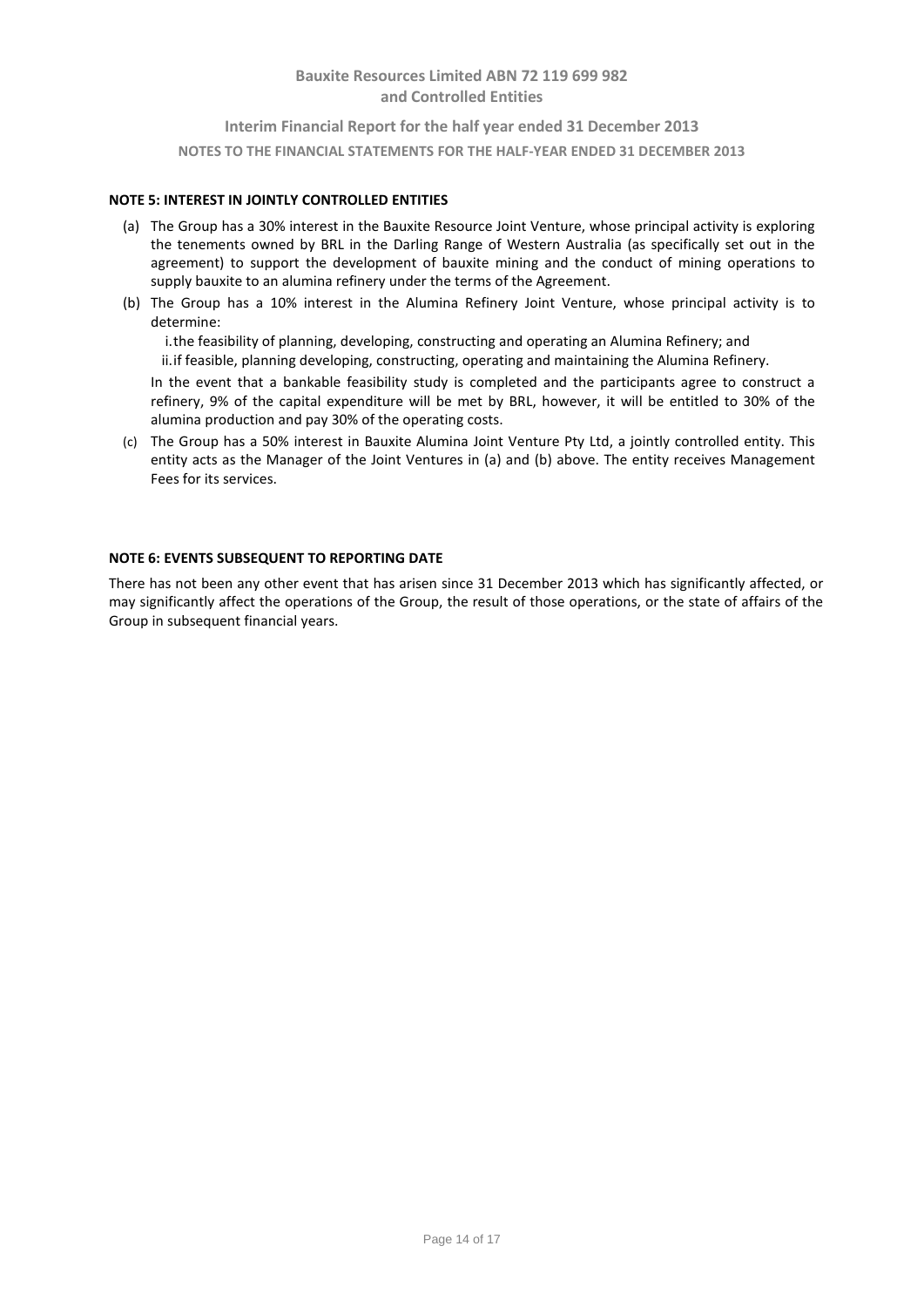### **Interim Financial Report for the half year ended 31 December 2013**

### **DIRECTORS' DECLARATION**

The directors of the company declare that:

- 1. The financial statements and notes, as set out on pages 5 to 14 are in accordance with the *Corporations Act 2001*, including:
	- a. complying with Accounting Standard AASB 134: Interim Financial Reporting; and
	- b. giving a true and fair view of the consolidated entity's financial position as at 31 December 2013 and of its performance for the half-year ended on that date.
- 2. In the directors' opinion there are reasonable grounds to believe that the company will be able to pay its debts as and when they become due and payable.

This declaration is made in accordance with a resolution of the Board of Directors.

Robert Nash Chairman Dated this 11<sup>th</sup> day of March 2014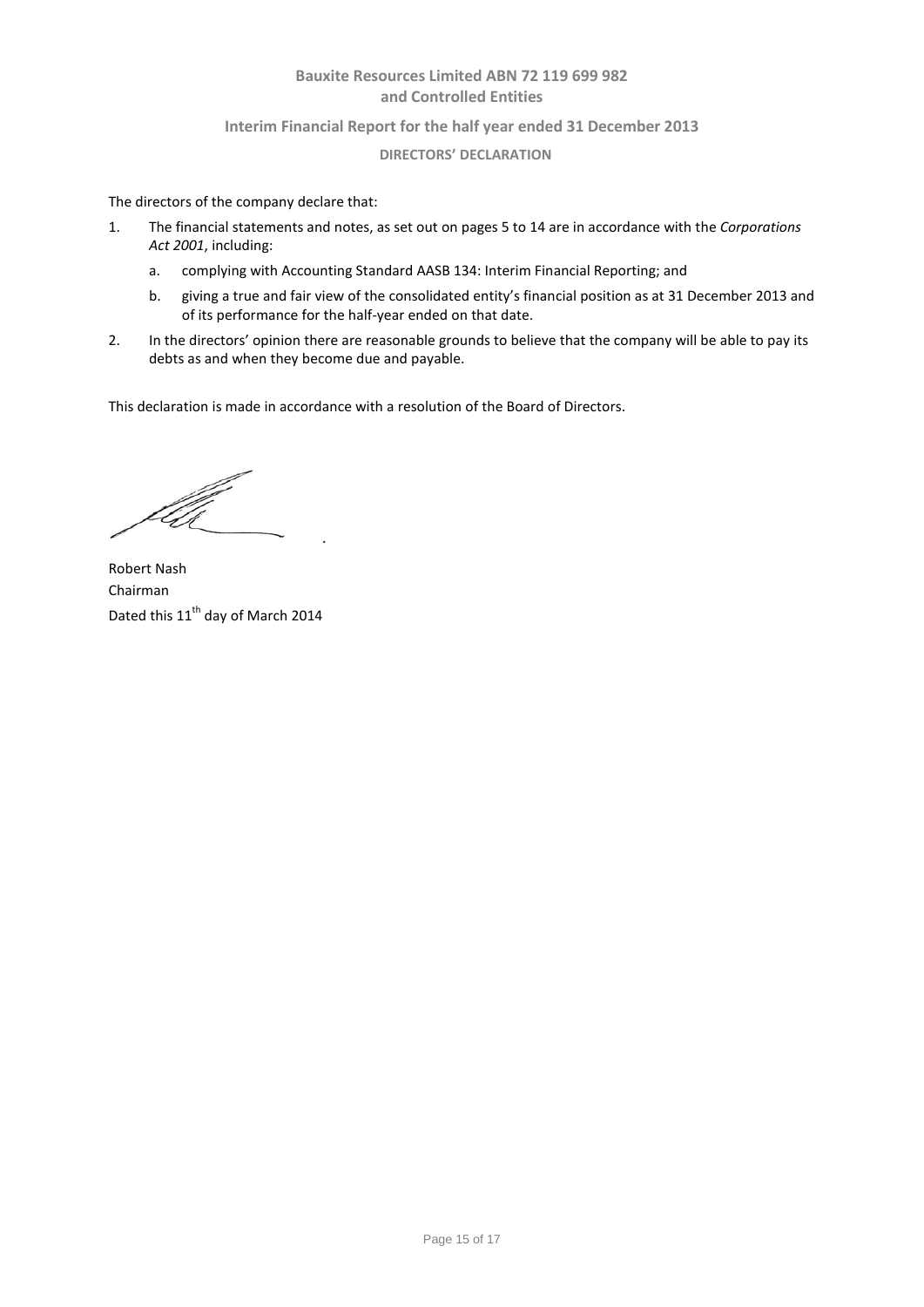**Interim Financial Report for the half year ended 31 December 2013**



Level 3, 12 St Georges Terrace Perth WA 6000

PO Box 5785, St Georges Terrace WA 6831

T +61 (0)8 9225 5355 F +61 (0)8 9225 6181

www.moorestephens.com.au

### **INDEPENDENT AUDITOR'S REVIEW REPORT TO THE MEMBERS OF BAUXITE RESOURCES LIMILTED AND ITS CONTROLLED ENTITIES**

#### **Report on the Half-year Financial Report**

We have reviewed the accompanying half-year financial report of Bauxite Resources Limited which comprises the consolidated condensed statement of financial position as at 31 December 2013, the consolidated condensed statement of profit or loss and other comprehensive income, consolidated condensed statement of changes in equity, the consolidated condensed statement of cash flows for the half-year ended on that date, notes comprising a summary of significant accounting policies and other explanatory information and the directors' declaration.

#### *Directors' Responsibility for the Half-Year Financial Report*

The directors of Bauxite Resources Limited are responsible for the preparation of the half-year financial report that gives a true and fair view in accordance with Australian Accounting Standards (including Australian Accounting Interpretations) and the *Corporations Act 2001* and for such internal control as the directors determine is necessary to enable the preparation of the half-year financial report that is free from material misstatement, whether due to fraud or error.

#### *Auditor's Responsibility*

Our responsibility is to express a conclusion on the half-year financial report based on our review. We conducted our review in accordance with Auditing Standard on Review Engagements ASRE 2410: Review of a Financial Report Performed by the Independent Auditor of the Entity, in order to state whether, on the basis of the procedures described, we have become aware of any matter that makes us believe that the half-year financial report is not in accordance with the *Corporations Act 2001* including: giving a true and fair view of Bauxite Resources Limited's financial position as at 31 December 2013 and its performance for the half-year ended on that date; and complying with Accounting Standard AASB 134: Interim Financial Reporting and the Corporations Regulations 2001. As the auditor of Bauxite Resources Limited, ASRE 2410 requires that we comply with the ethical requirements relevant to the audit of the annual financial report.

A review of a half-year financial report consists of making enquiries, primarily of persons responsible for financial and accounting matters, and applying analytical and other review procedures. A review is substantially less in scope than an audit conducted in accordance with Australian Auditing Standards and, consequently, does not enable us to obtain assurance that we would become aware of all significant matters that might be identified in an audit. Accordingly, we do not express an audit opinion.

#### *Independence*

In conducting our review, we have complied with the independence requirements of the *Corporations Act 2001*. We confirm that the independence declaration required by the Corporations Act, which has been given to the directors of Bauxite Resources Limited, would be in the same terms if provided to the directors as at the time of this auditor's review report.